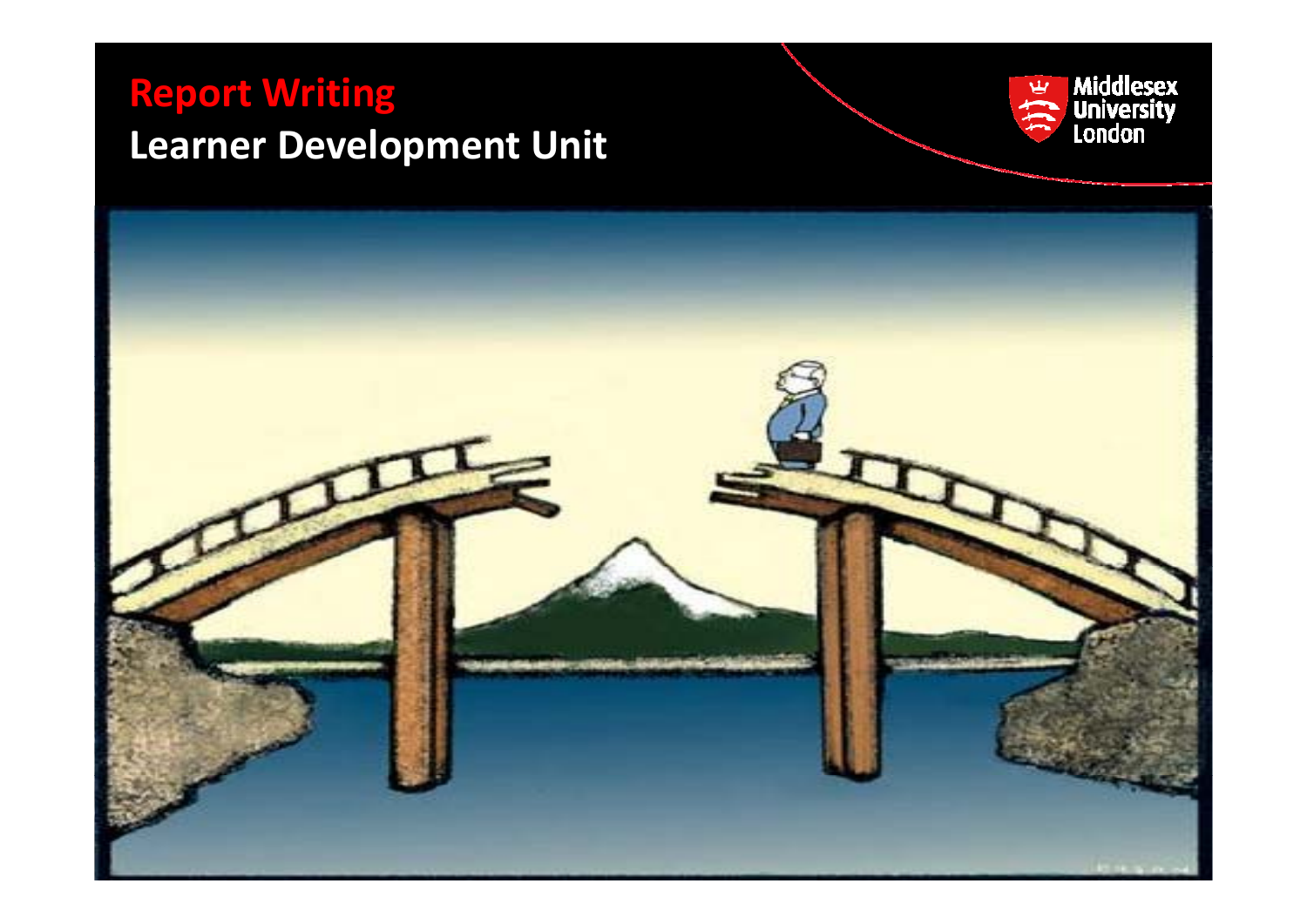### **Issues & Aims**



- *i.What is a report?*
- *ii. Typical structure of <sup>a</sup> general report*
- *iii. Example structure of <sup>a</sup> report*
- *iv. Table of Contents*
- *I di Introductions v.*
- *vi. Executive summaries*
- *vii. Recommendations*

#### *viii.*

- *ix. Reflections*
- *x.Using sources*
- *g p xi. Criteria for Success f*
	- 2. AOB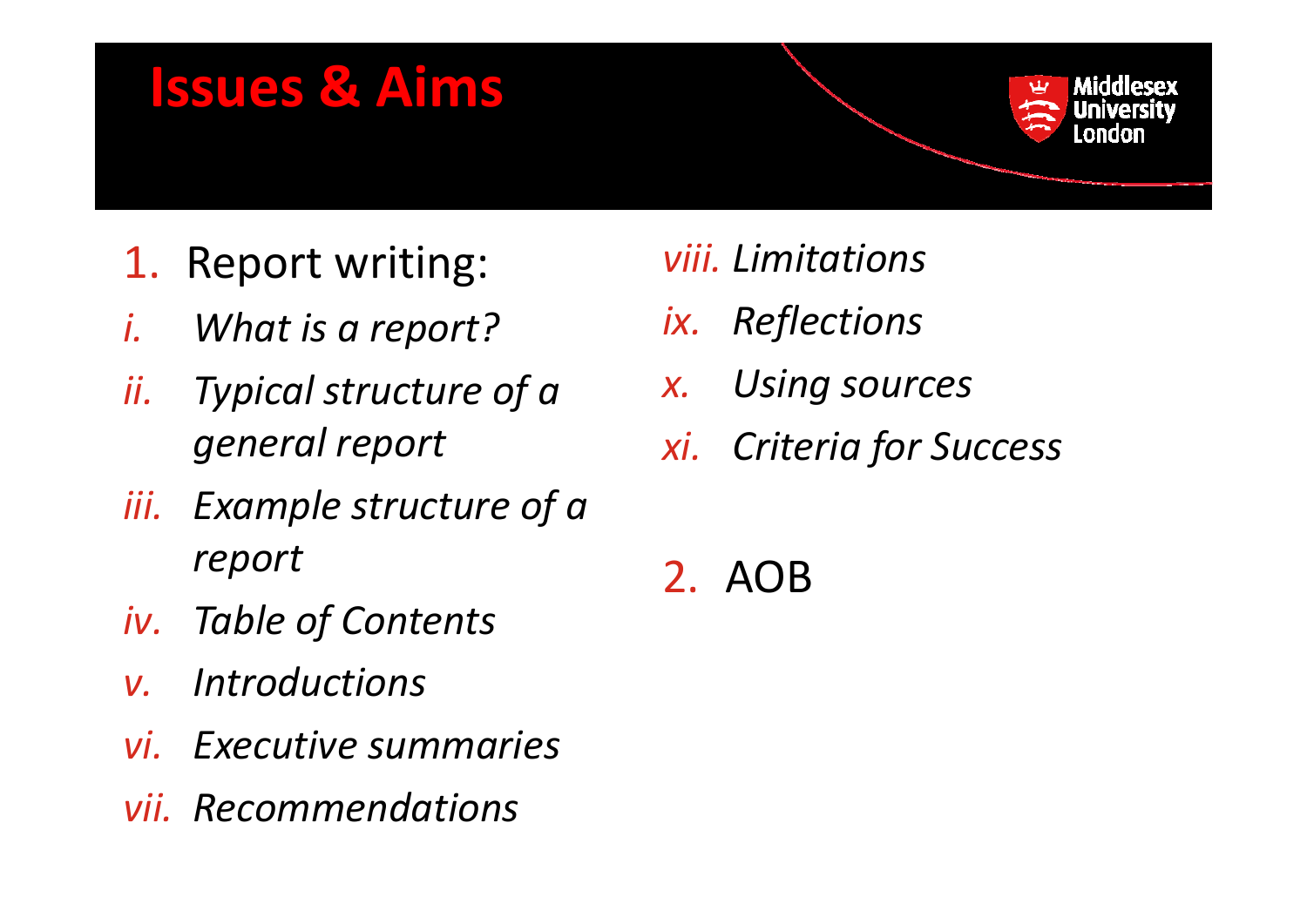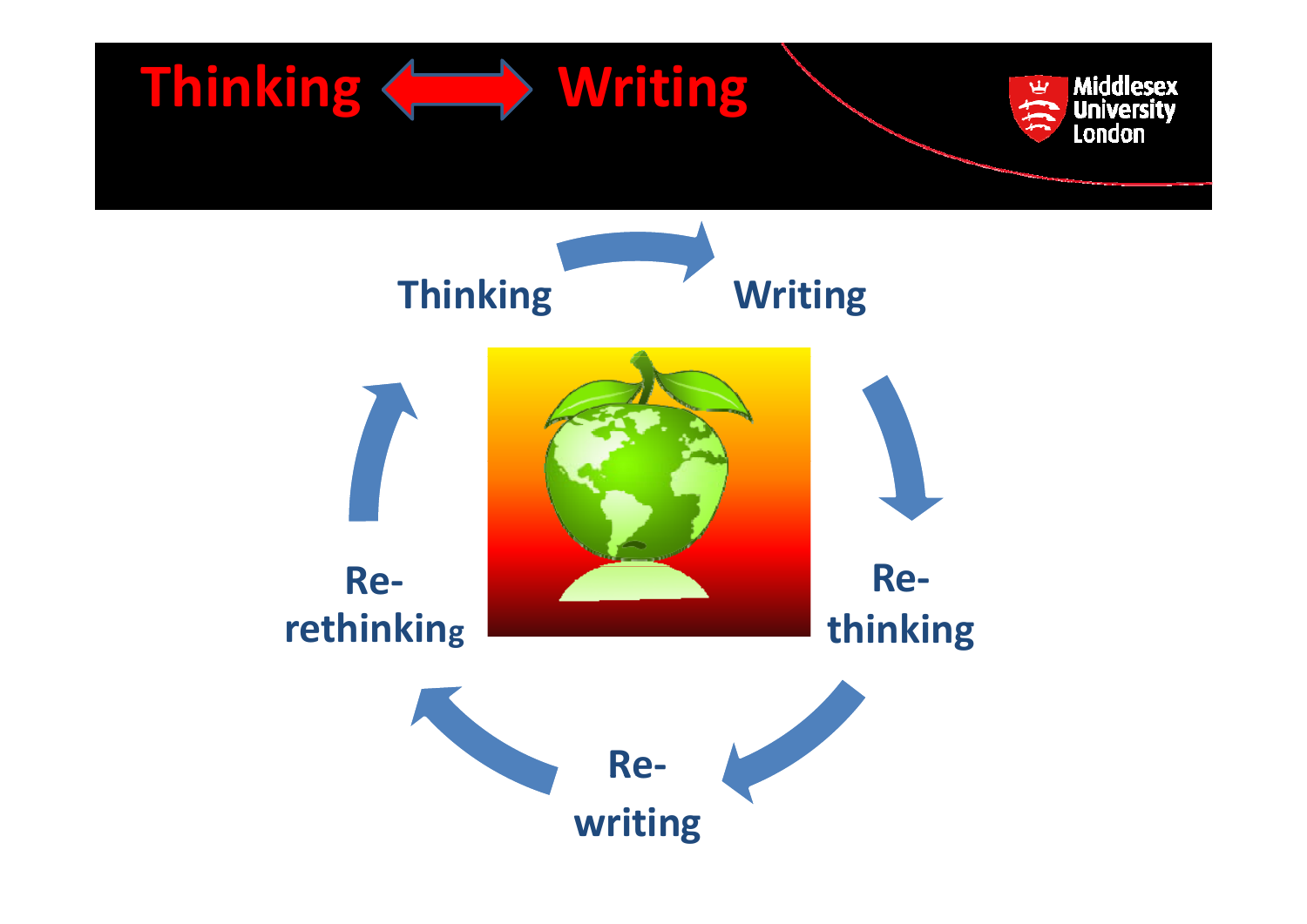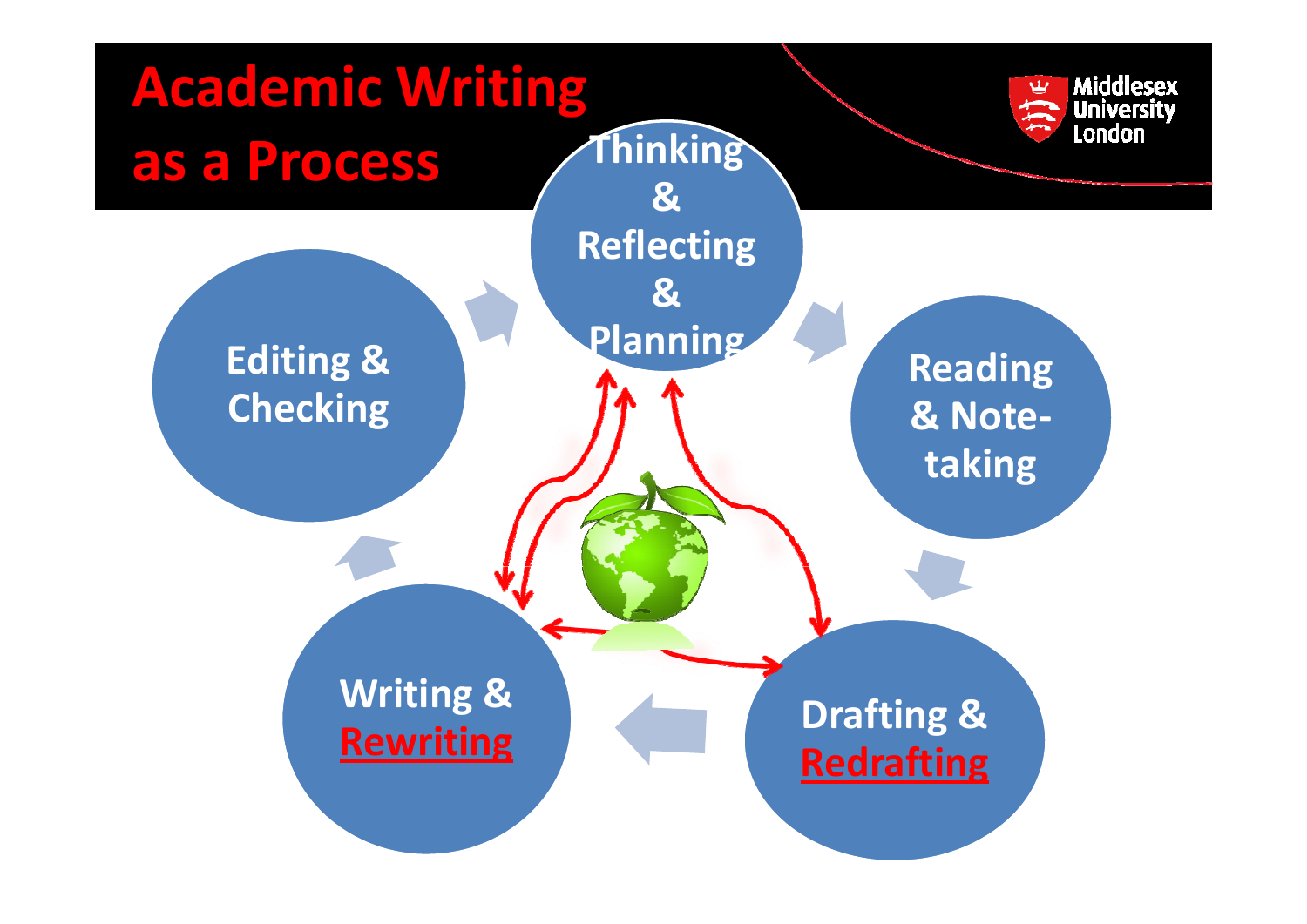

- A report is not just <sup>a</sup> discussion of different ideas or theories
- A report is a formal written document written for a specific audience/s which aims to:
	- **inform** clearly and accurately about something that has happened
	- **inform** clearly and accurately about something that needs to be solved
	- give clear and accurate **recommendations**
	- provide clear and accurate **information** whichcan then be **acted on** in some way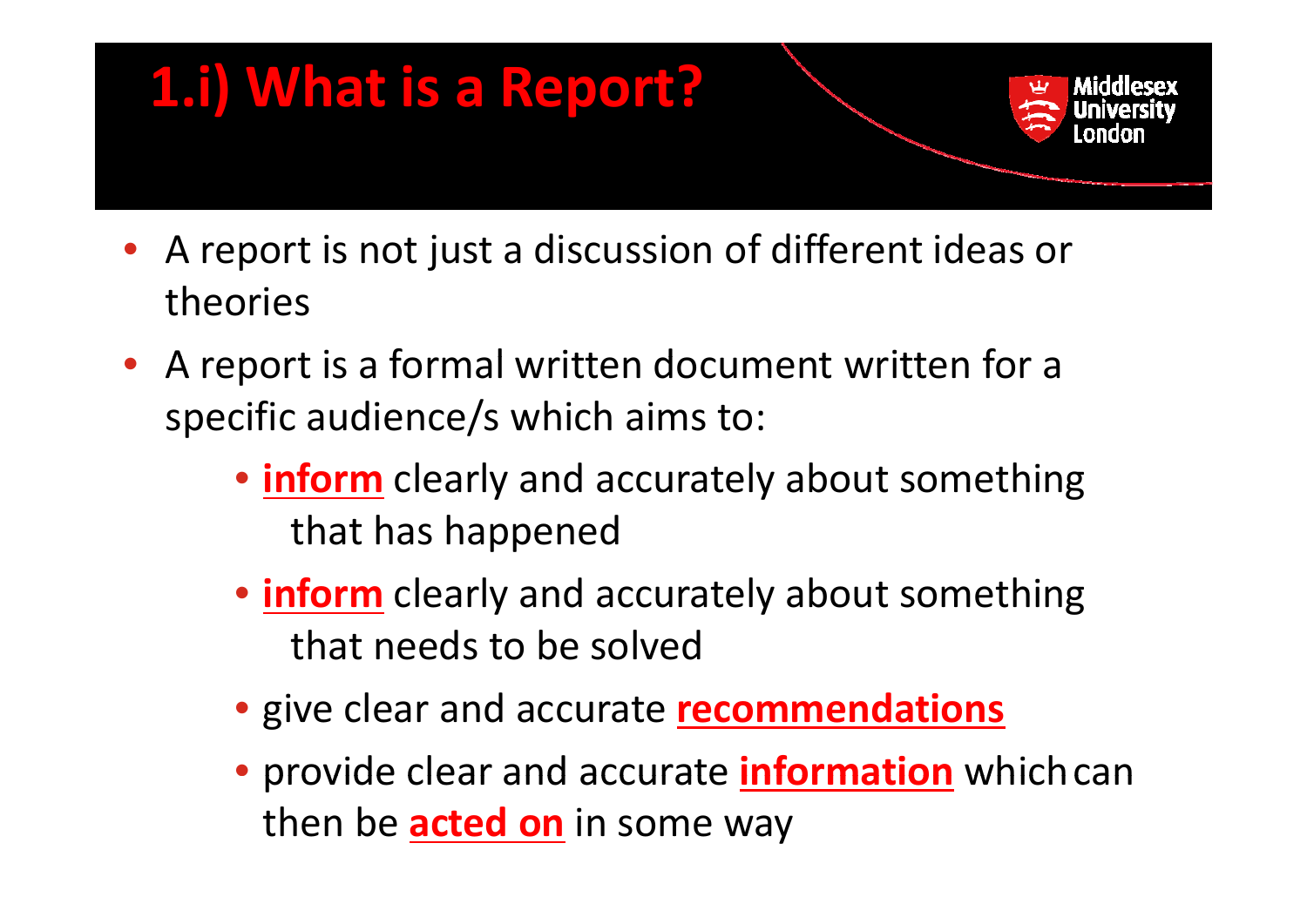### **1.ii) Typical Structure of a G l enera R <sup>t</sup> epor**

- 1. Title
- 2. Table of contents
- 3. [List of figures]
- 4. Executive summary report]
- 5. Introduction
- 6. Methodology
- 7. Analysis of information
- 8. [Assessment of that information]
- e page 59. Conclusions
	- 10.Recommendations
	- 11.[Limitations of the report]
	- 12.List of References
	- 13.Appendices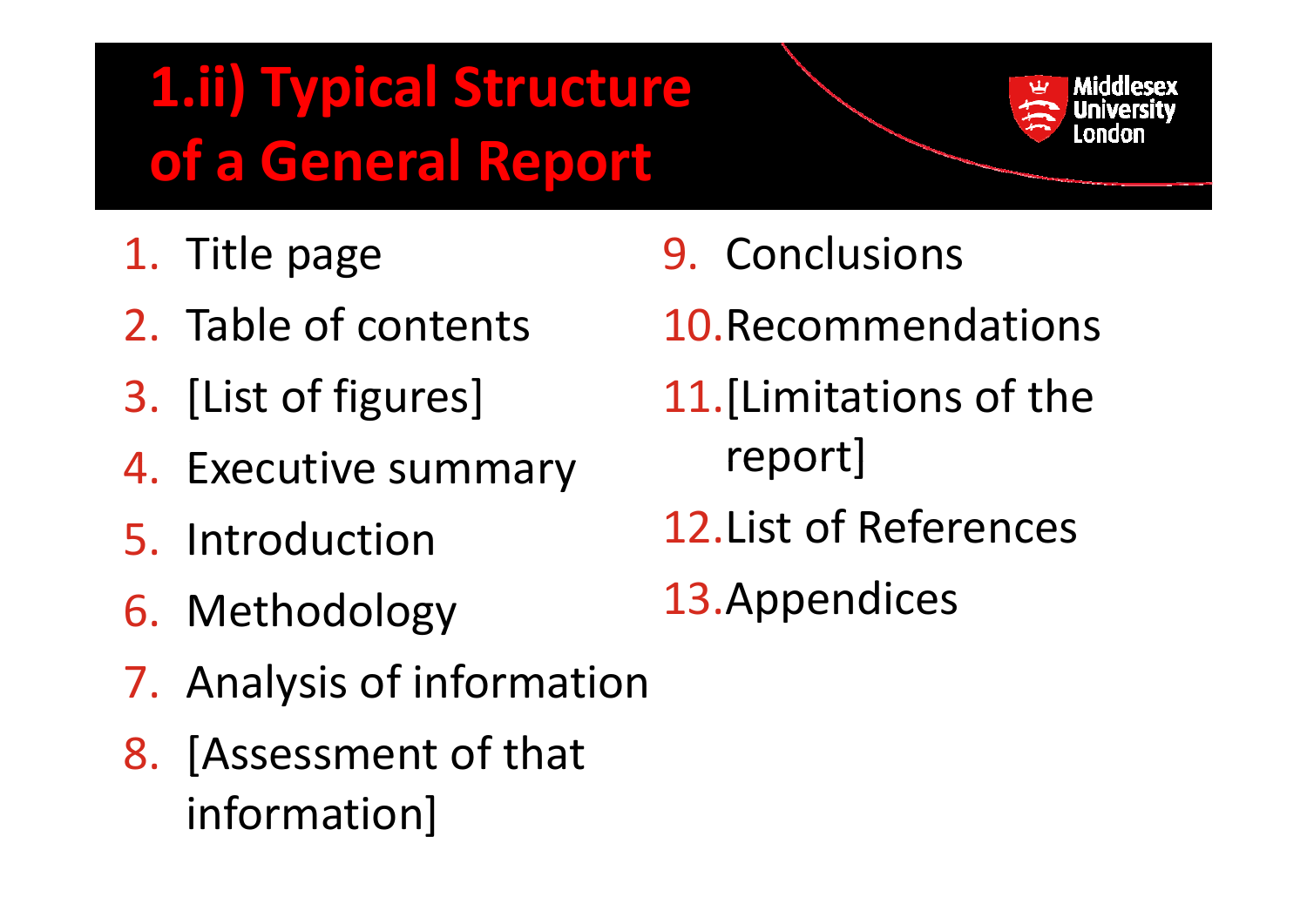#### **Title Page**

1.1This should show

- 1.1.1 The title
- 1.1.2 Your name
- 1.1.3 Your personal identifier (NB: this should also be at the top of every sheet.)
- 1.1.4 An explanation of what the report is on and who it is for, e.g. 'An External Environment Analysis Report for [tutor's name/name of manager]
- 1.1.5 The date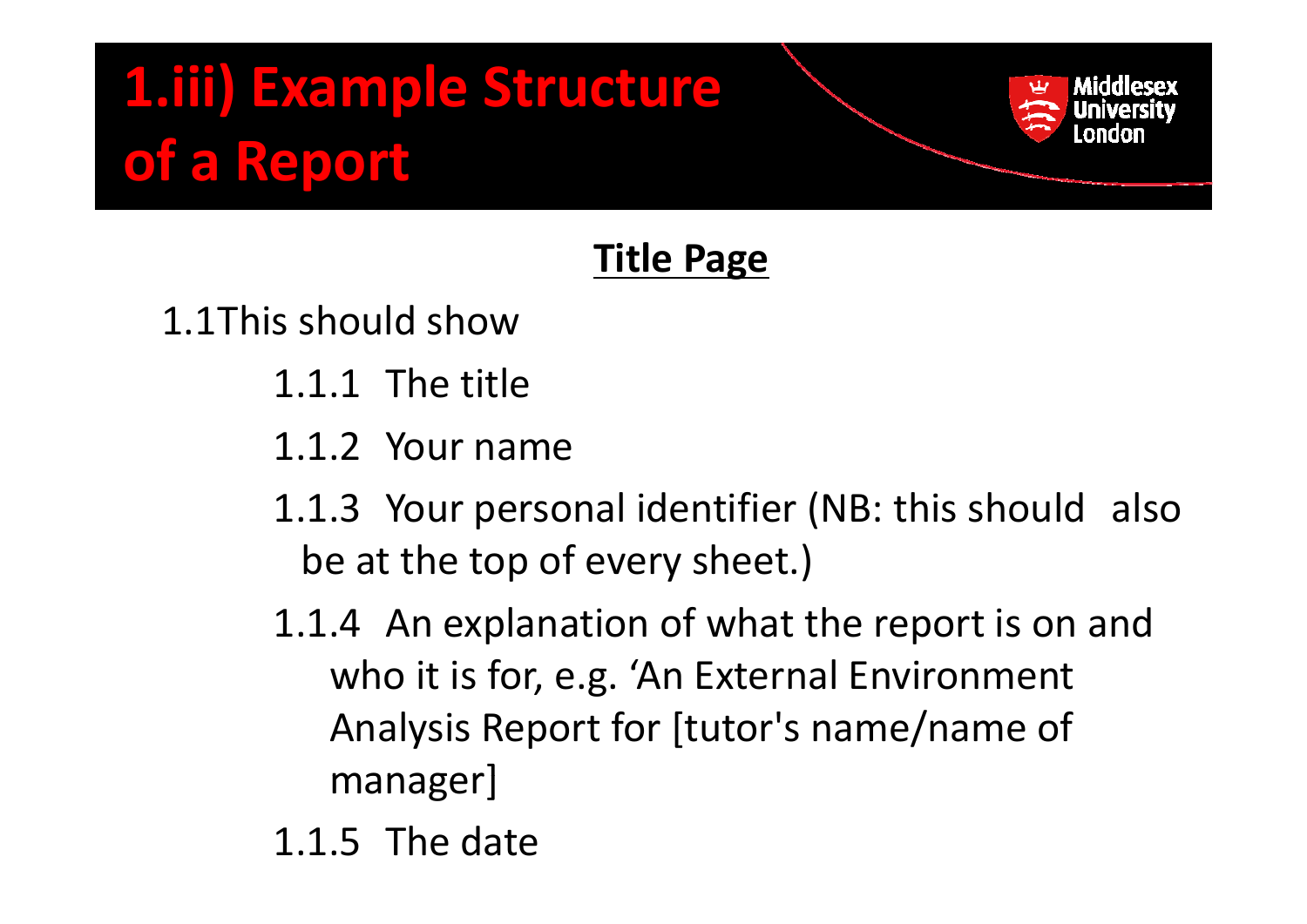### **Contents List**

- 2.1 This should show
	- 2.1.1 The full list of sections within the report (including any appendices, reference or bibliographic lists; etc.)
	- 2.1.2 The page number on which each section begins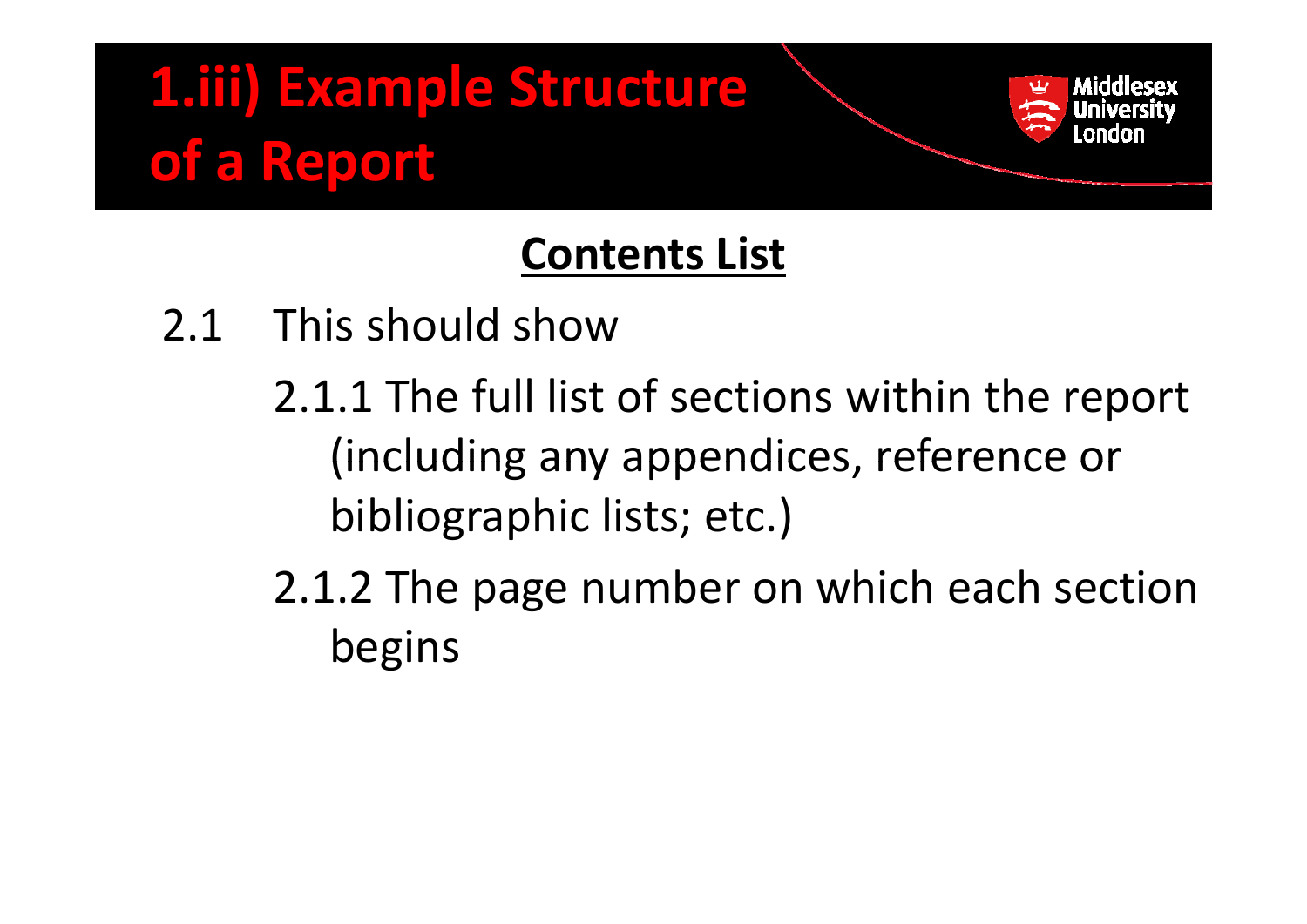### **Executive Summary**

- $3.1$ A one-page summary which outlines, in no more than three short paragraphs (and preferably just one), what the report says.
- 3.2 You should write this last.
- 3.3 It should be in the third person and present tense, e.g. 'g. The report considers the arguments in favour of Quality Circles and makes recommendations about their adoption."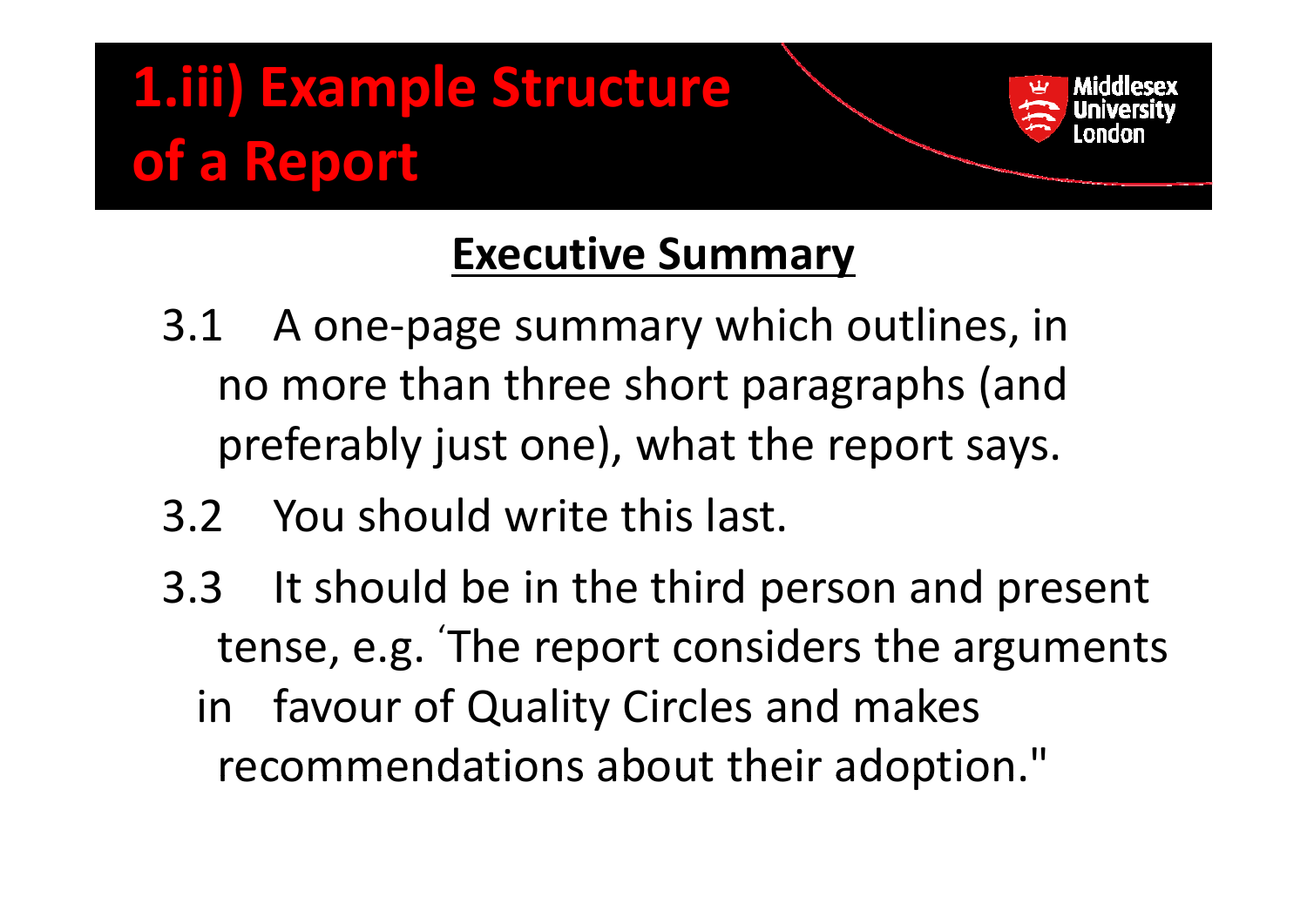### **I t d ti Introduction**

- 4.1 This should give <sup>a</sup> succinct explanation of the aims/context of the report, and should include brief details of any information necessary for the reader to understand it, e.g. company size; structure; main activities; your role/position; etc.
- 4.2 Introduction should include brief breakdown of report structure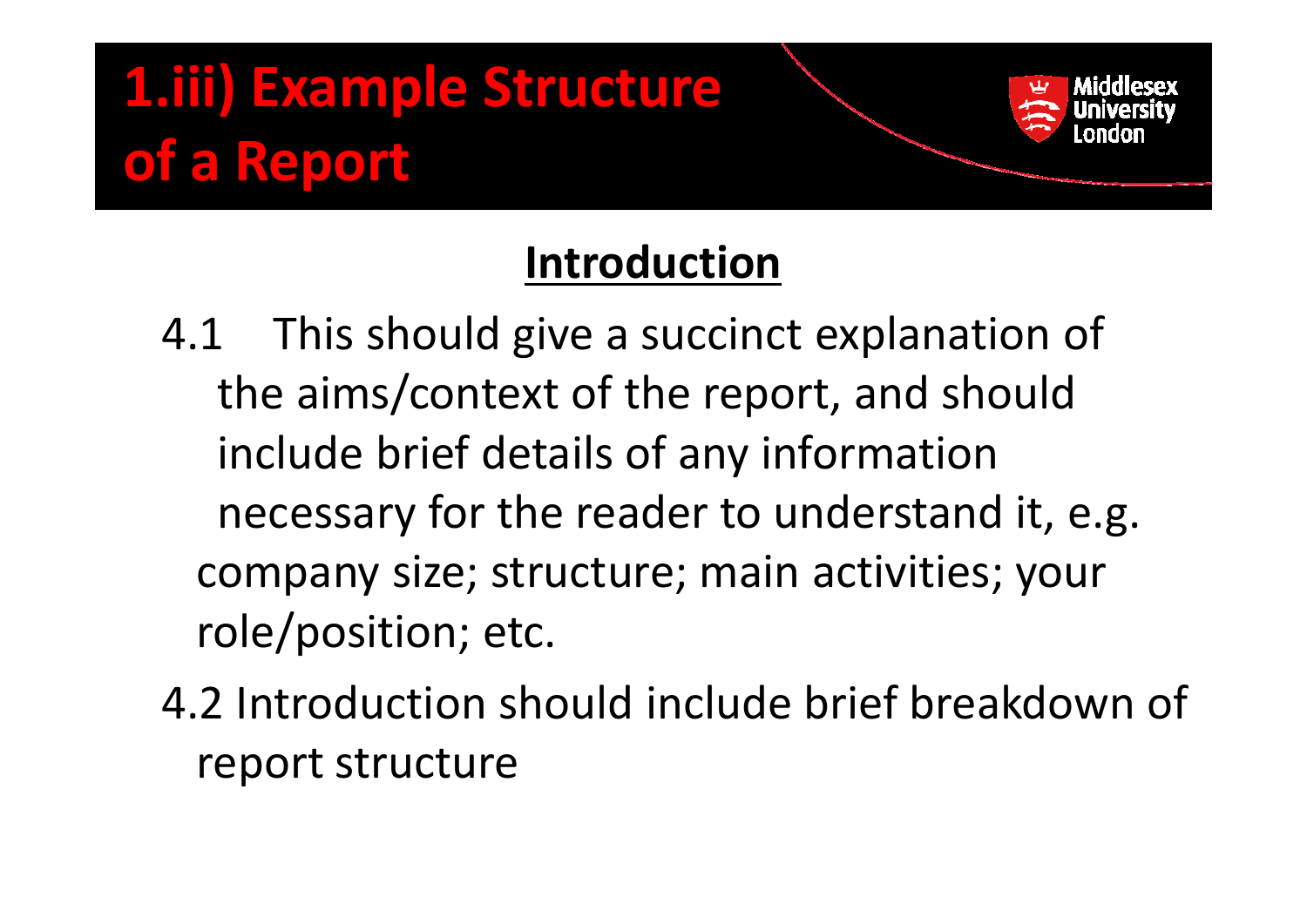

#### **Main Body of the Report**

- 5.1 This is where you present your main account of the problem or issue you are writing about.
- 5.1.1 It should be based on **analysis,** not intuition, e.g. avoid writing "I feel...
- **•** 5.1.2 You must back up what you write with evidence and/or **argument**. This means
- 5.1.2.1 You must substantiate each assertion you make with evidence, e.g. extracts from the company annual report, a staff survey, recent appraisal interviews, etc.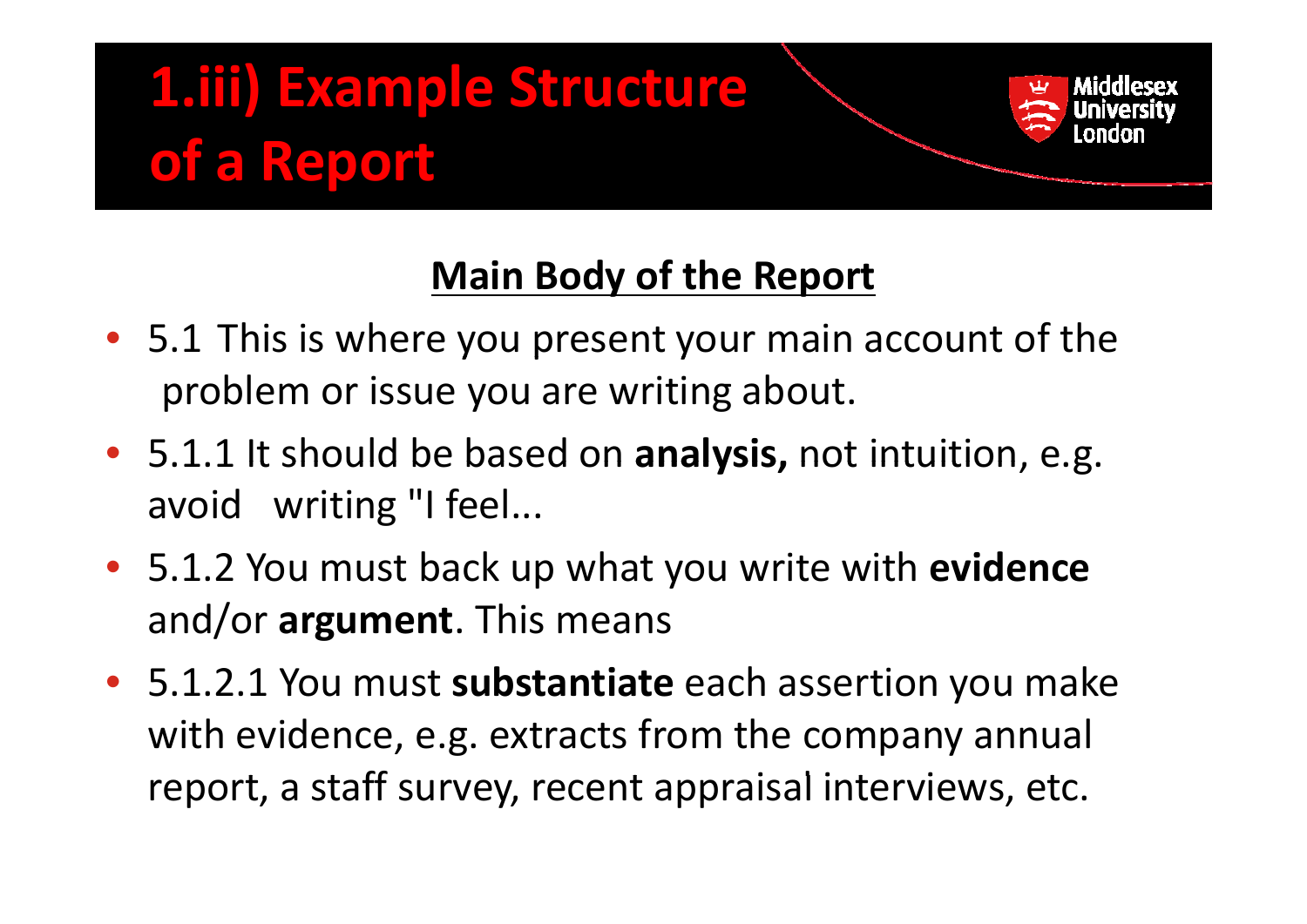#### **Main Body of the Report (cont ) (cont.)**

- 5.1.2.2 You must **support** opinions with specific examples/ evidence (e.g. from a consultant's report), or by building a logical argument based on previously cited examples/evidence
- 5.1.3 You should make <sup>a</sup> clear distinction between **objective** facts and **personal** opinions.
- 5.2 Ideally, this section should be divided into numbered paragraphs that, like this briefing sheet, show which section the paragraph belongs to.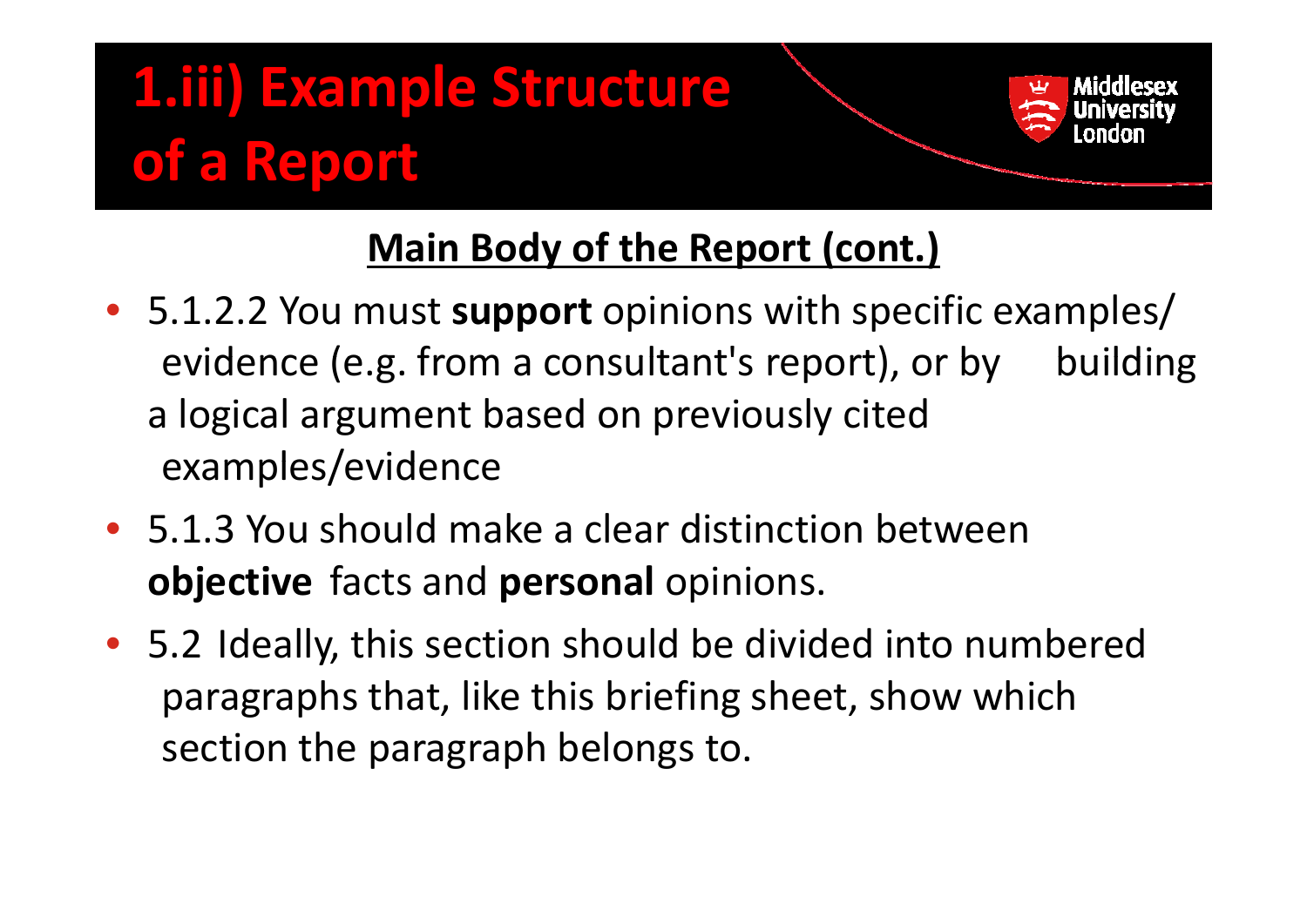#### **Main Body of the Report (cont ) (cont.)**

- 5.2 Ideally, this section should be divided into numbered paragraphs that, like this briefing sheet, show which section the paragraph belongs to.
- 5.3 Headings for each sub‐section, underlined or in bold (as used here) are also <sup>a</sup> good idea.
- 5.4 Consider presenting material in the form of diagrams, charts, etc., wherever appropriate. These are not only easier to grasp, but reduce the word count.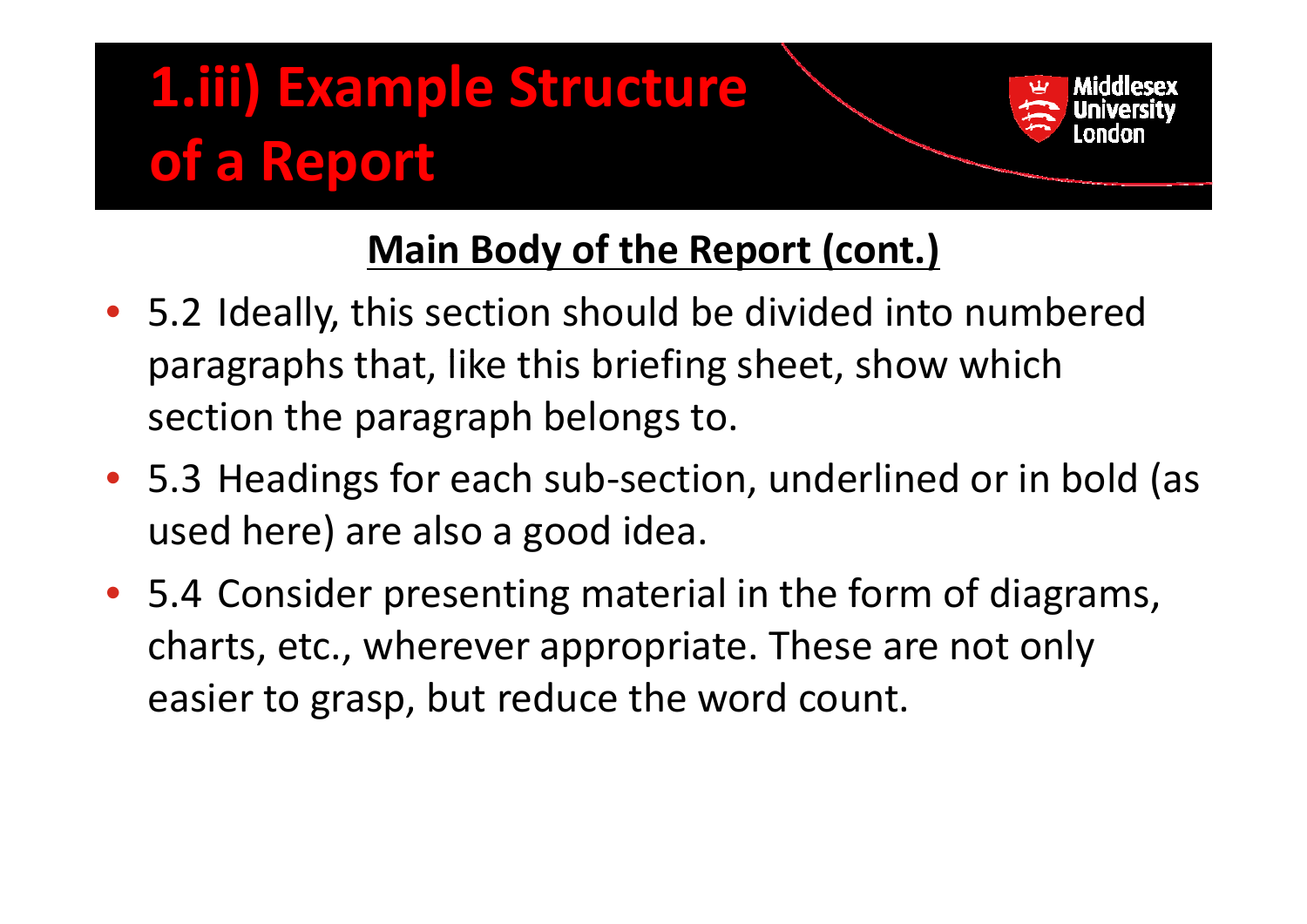

#### **Conclusions**

- 6.1This is where you sum up the general conclusion/s you have reached, such as "The very low staff morale is a result of an autocratic management style".
- 6.2 Don't confuse conclusions (where you draw together the threads of the preceding discussion to make some overall point/s) with recommendations (where you say what should be done about the conclusions you have reached).
- 6.3 It is sometimes a good idea to present your conclusions in the form of <sup>a</sup> bullet list, like this:
	- Conclusion 1
	- Conclusion 2 etc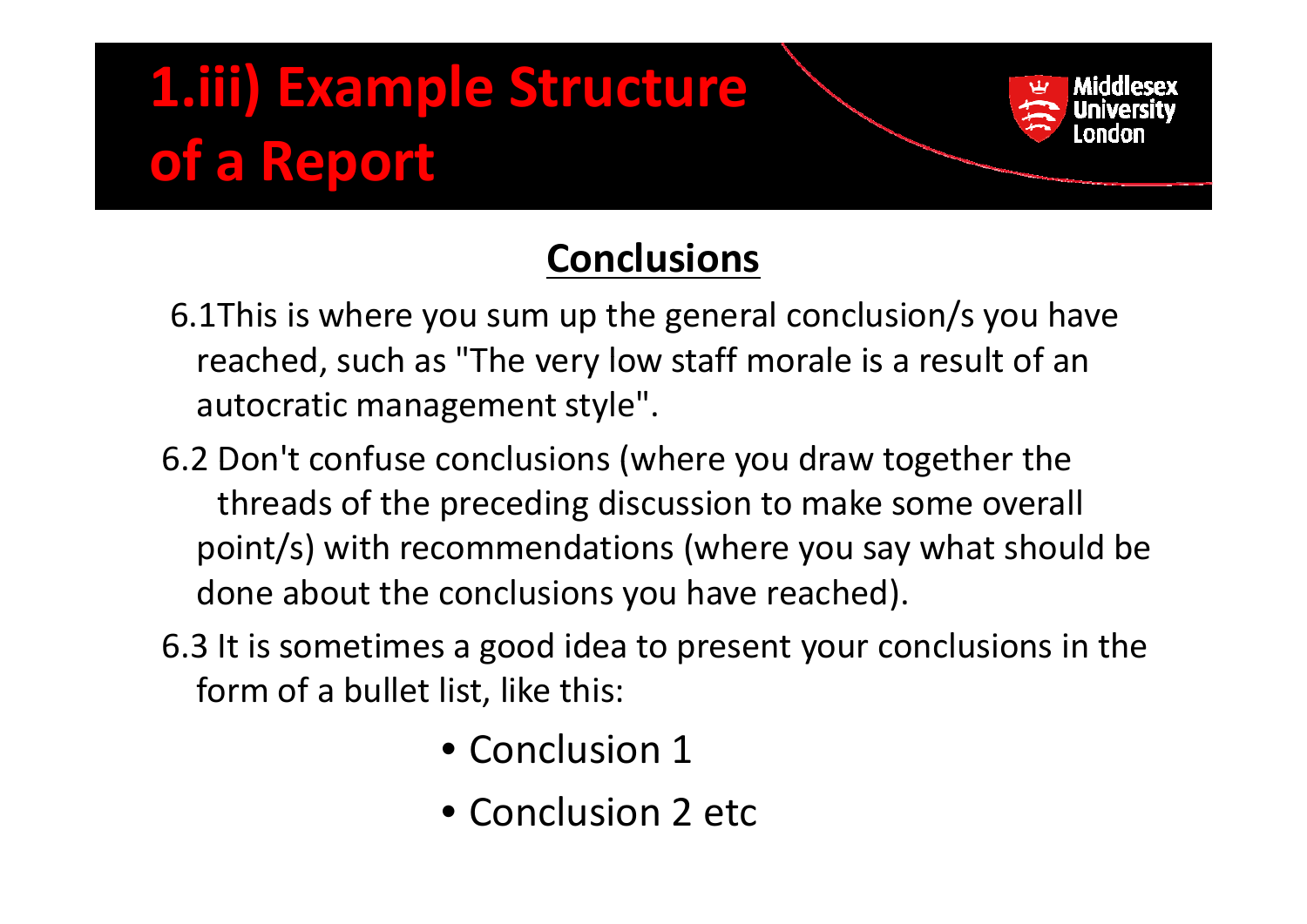#### **Recommendations**

- 7.1 This is where you list the actions which your conclusions lead you to believe are necessary, e.g. "The team leader should attend a course in modern approaches to management".
- 7.2 The recommendations **must** be based on the analysis and conclusions.
- 7.3 Wherever possible you should include <sup>a</sup> clear indication of:
	- the priorities
	- other costs/resource implications
	- etc.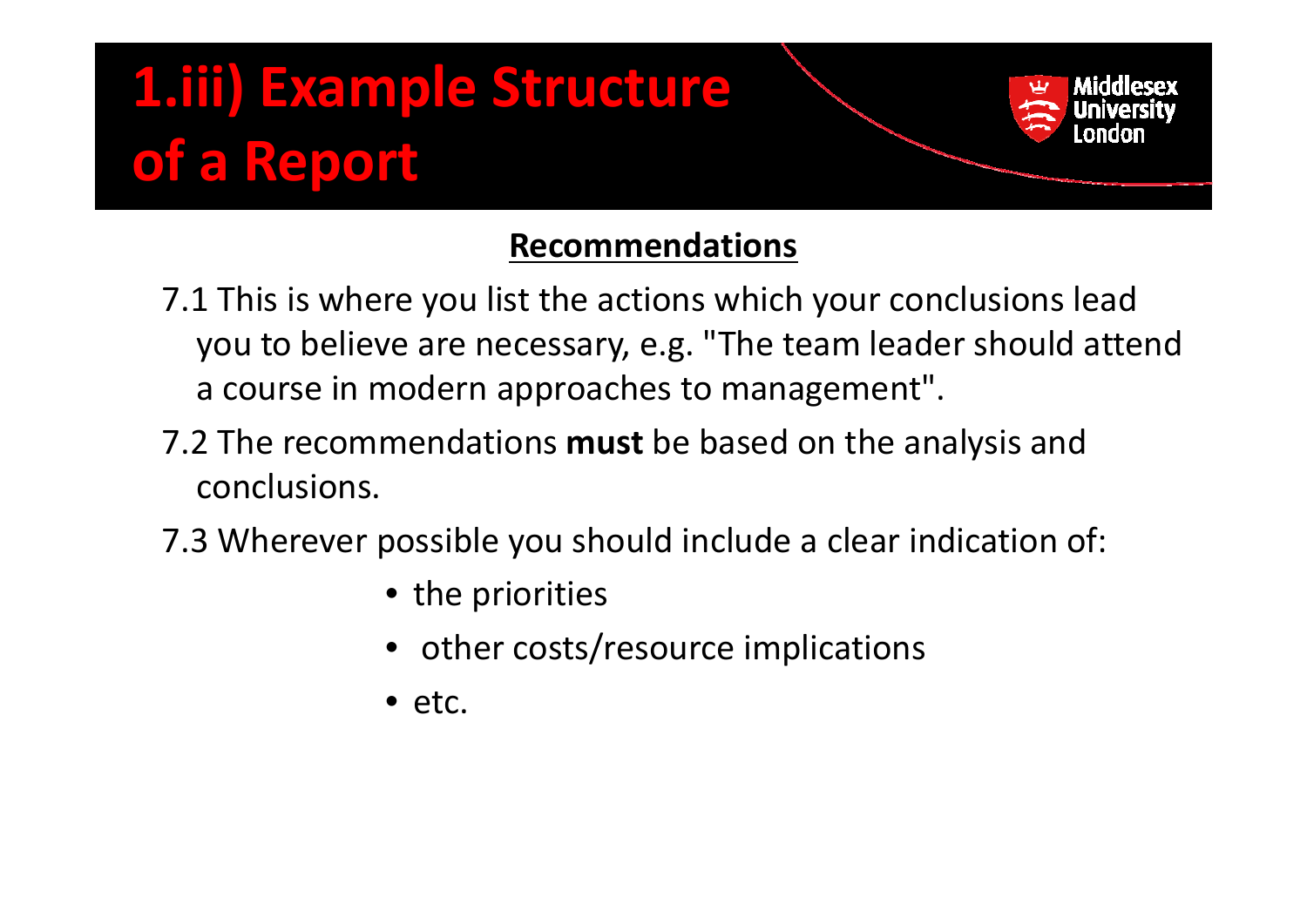### **List of References**

- 8.1 This is the list of sources referred todirectly in your report. If you have mentioned <sup>a</sup> writer or a book (even <sup>a</sup> course book) you *must* give full details here of:
	- •• the title
	- •• the writer/s or editor/s
	- $\bullet$  $\bullet$  the publisher
	- •• the date of publication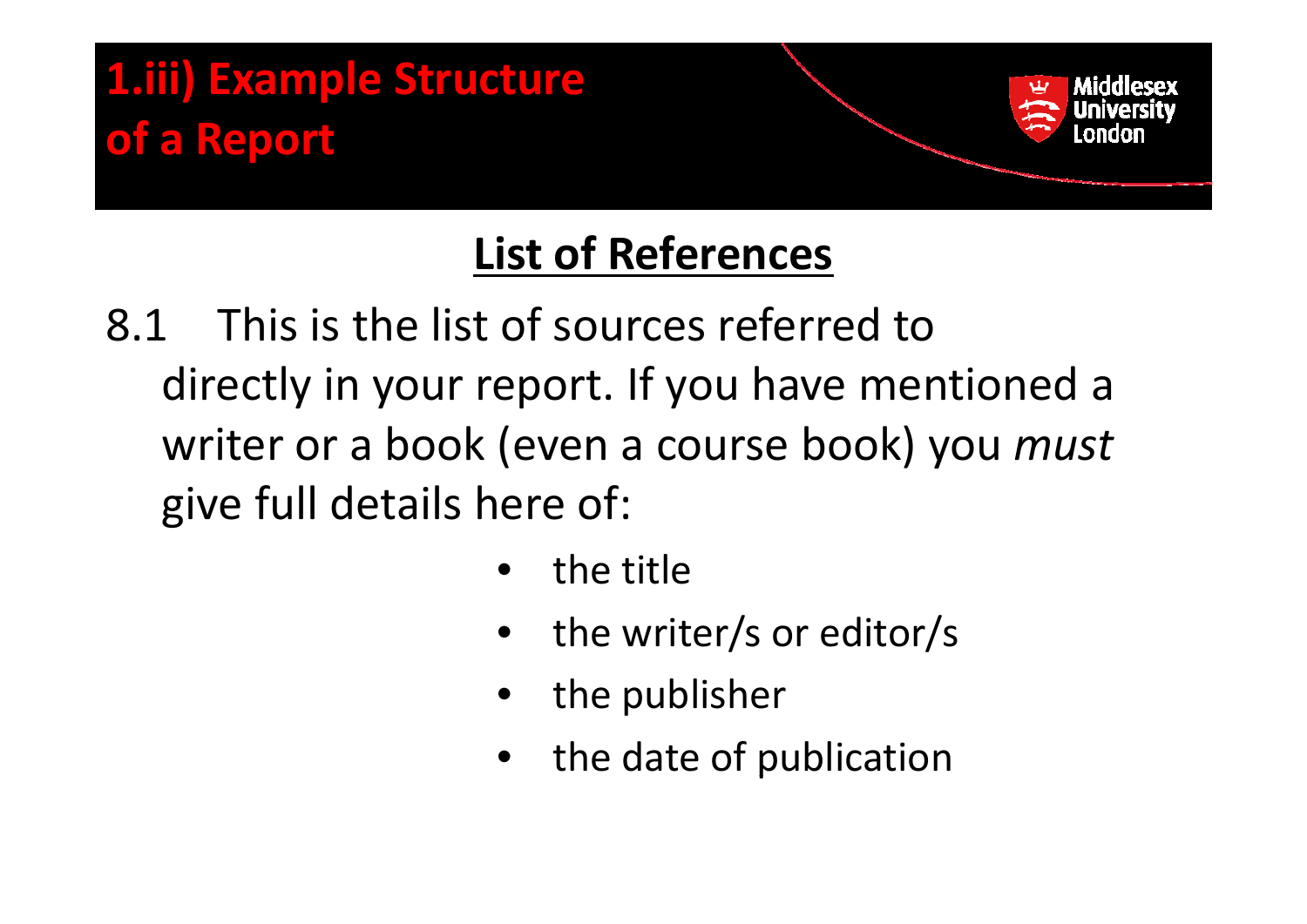

#### **Appendices (if any)**

9.1 This is where you place any information whose inclusion is not central to the main body of the report but which explains, amplifies or puts in context the arguments and evidence you have presented there.

9.2 Its main purpose is to allow you to include important information which, if it were included in the main body of the report, would interrupt the flow of the argument you are developing there.

9.3 Any material in an appendix does not count towards the word length for the report, nor will it attract any marks.

- 9.4 Examples of material suitable for an appendix include:
	- set of complex figures or statistics
	- •supporting documents, e.g. extracts from company reports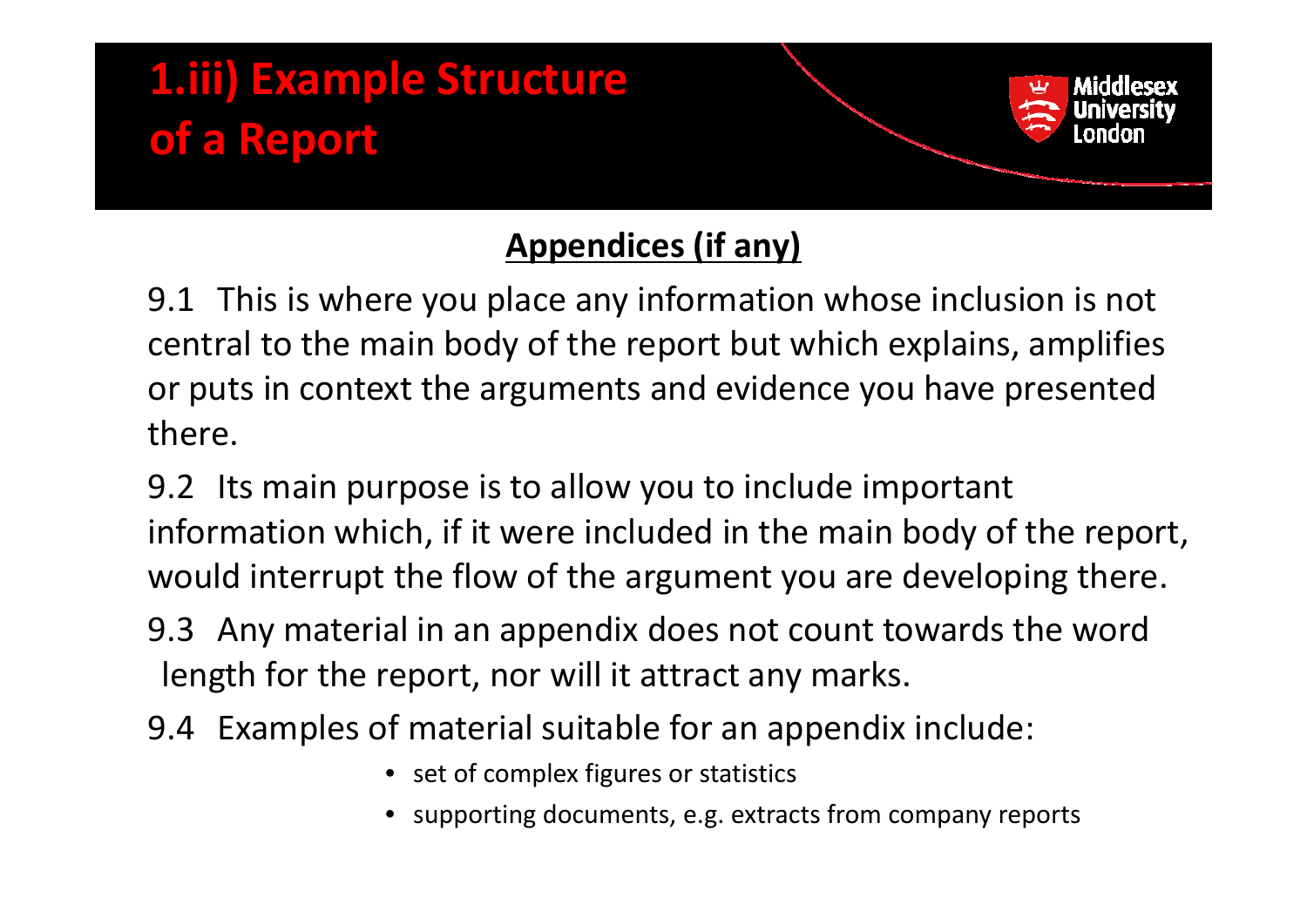- • **the report should** *look* **like <sup>a</sup> single coherent document**
	- consistency of visual style [e.g. font, line‐spacing, underlining of headings]
	- justify margins

#### •**•** the report should *read* like a single coherent document

- Sections should be linked ("bridging")
- information needs to be unified
- attitude / approach to information needs to be unified
- writing style needs to be consistent
- $\bullet$ **Remember your cover page**
- $\bullet$ **Remember simple aesthetics**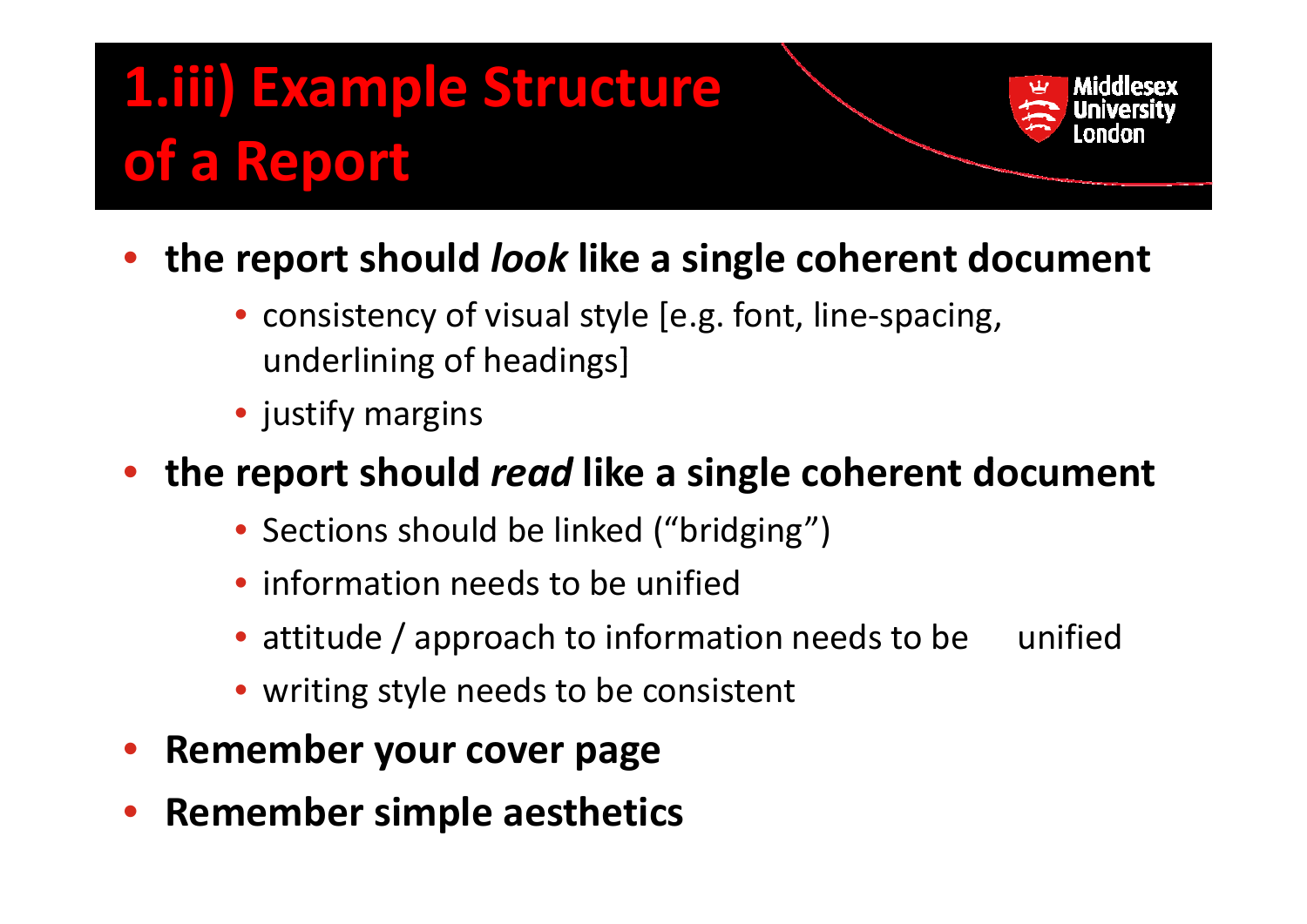### **1.iv) An Example Table of Contents**

| 3. The internal and External environment of 4 |  |
|-----------------------------------------------|--|
|                                               |  |
|                                               |  |
|                                               |  |
| 3.3 PEST Analysis of Internal Environment9    |  |
|                                               |  |
|                                               |  |
|                                               |  |
|                                               |  |

Middlesex<br>
University<br>
London

 $\mathbf{u}$ 行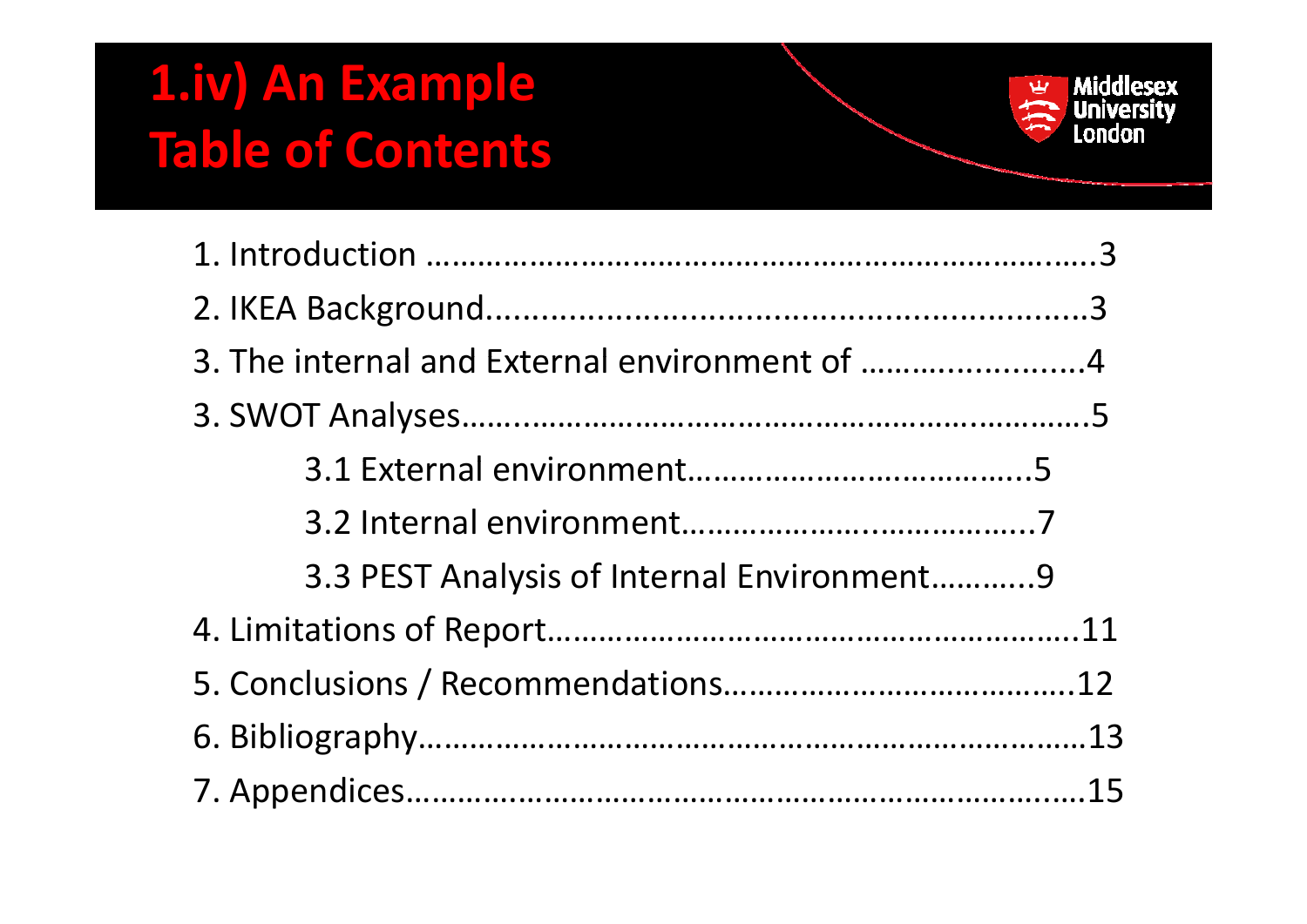### **1.iv) Another Example Table of Contents**

| Analysis of effectiveness of the Trust's          |  |
|---------------------------------------------------|--|
| Strategic management programme  10                |  |
| Evaluation framework for corporate governance  13 |  |
|                                                   |  |
|                                                   |  |
|                                                   |  |
|                                                   |  |

Middlesex<br>
University<br>
London

 $\mathbf{F}$ 计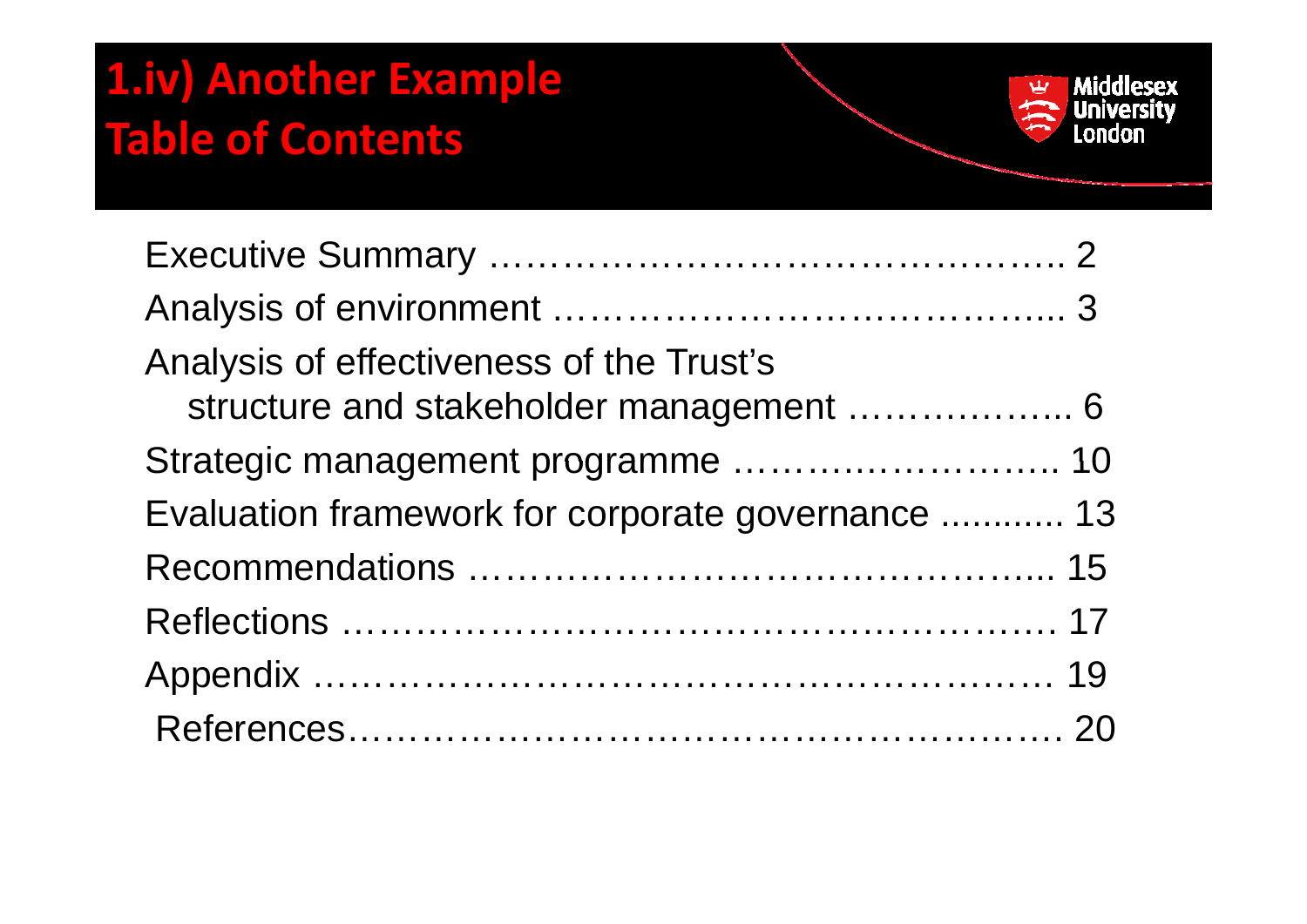

• **Summarises the whole report** in terms of its purpose, data collection methods, major findings, suggestions / conclusion, limitations, and report structure.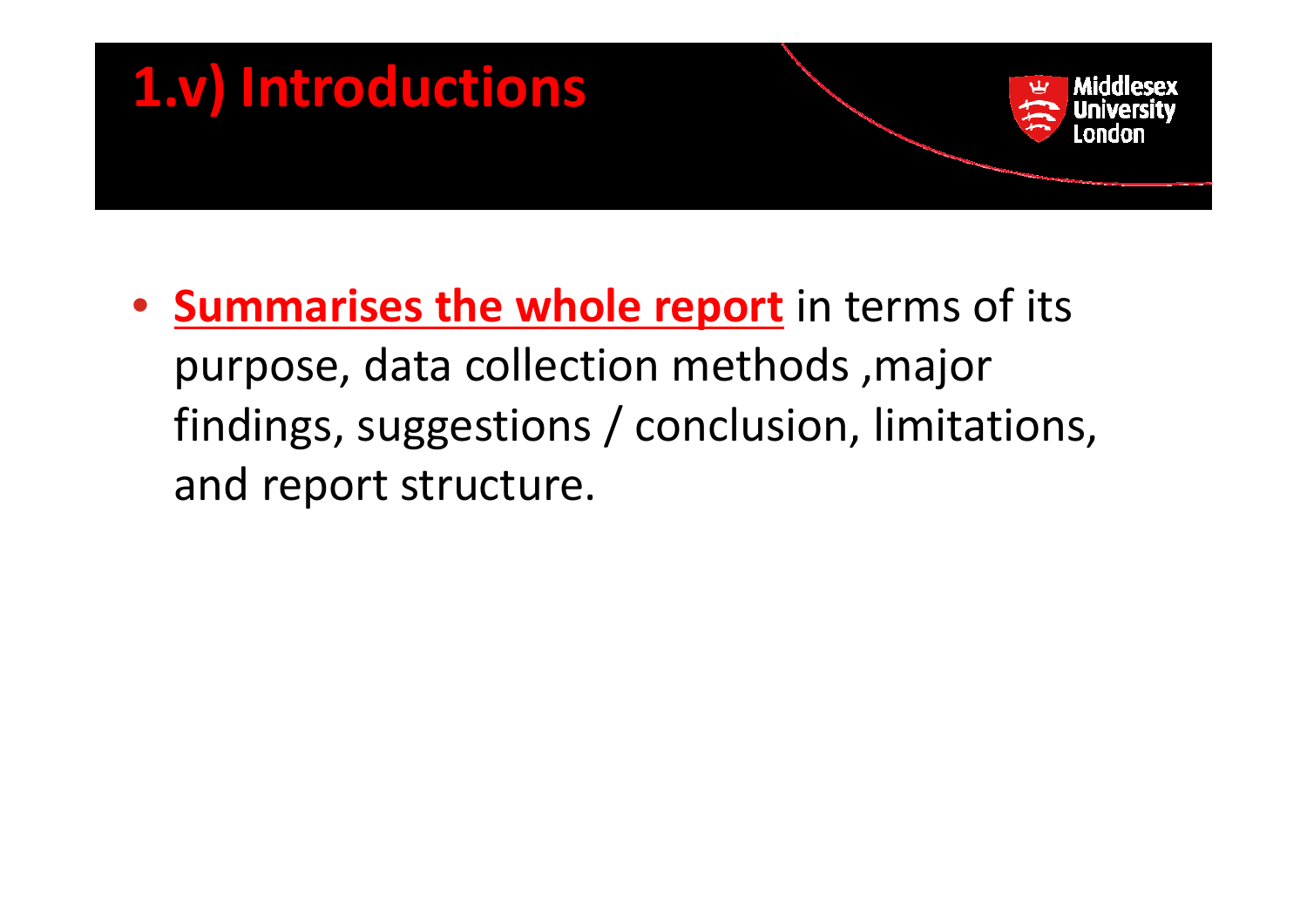### **1.v) Introductions**

•As globalization is the main trend nowadays, a lot of companies expand aggressively, such as IKEA which is the world largest furniture retailer and manufacturer with its successful expansion into more than 30 countries. This report aims at discussing IKEA as <sup>a</sup> successful global expanded model to analyze and evaluate its international strategies. We firstly analyze IKEA's internal environment using resource‐based view and SWOT, and external environment by the method of PEST in order to evaluate whether the IKEA's strategies reflect the organizational environment and cater to the external trends. Then we refer to the motivation for IKEA by using five forces to expand internationally in order to identify its objectives for its international business and geographic pattern of international expansion strategy. Finally, the market entry strategy is discussed by specifying the case of Japan in order to illustrate how IKEA adopts to a particular country.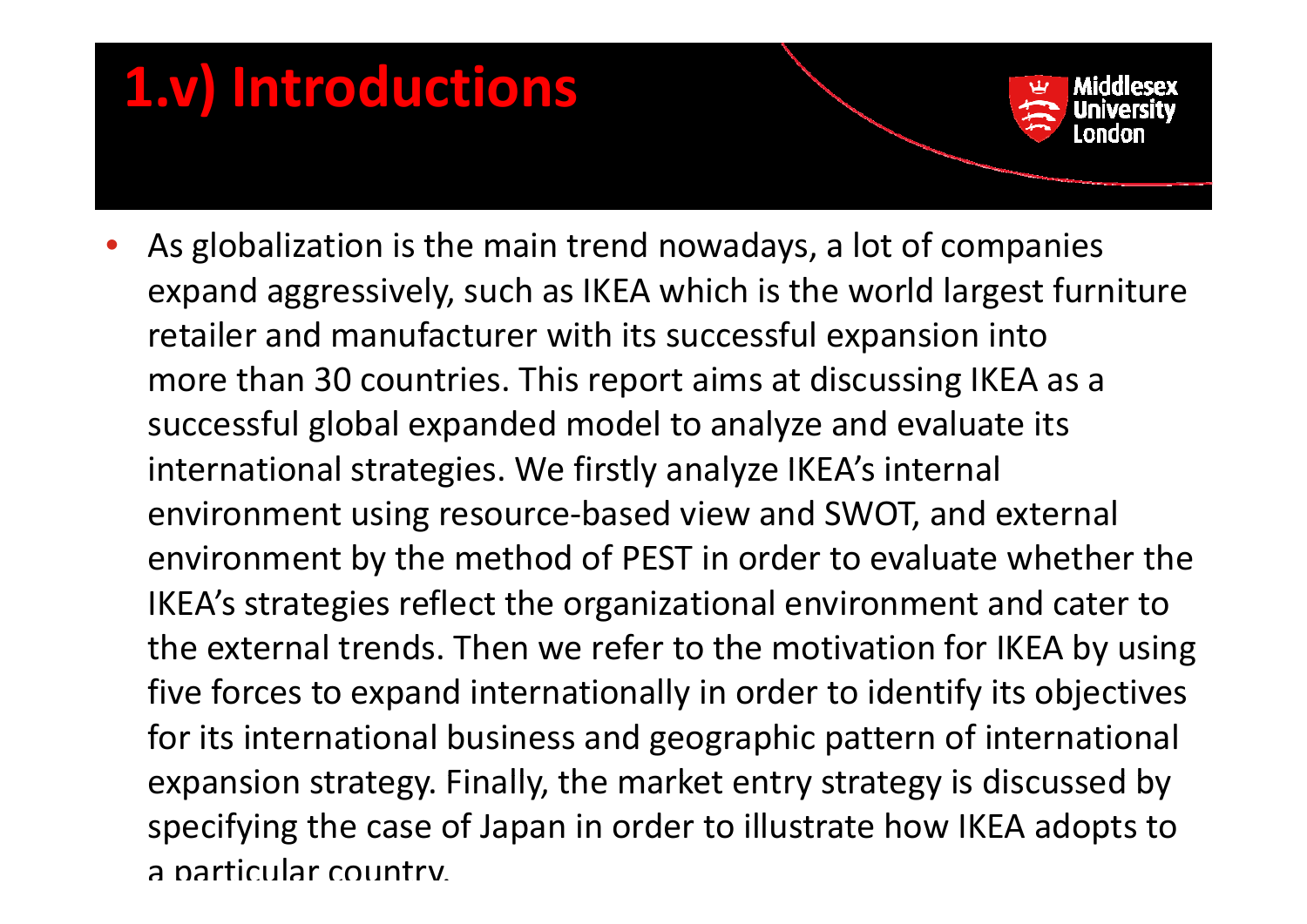### **1.vii) Introductions: Topic sentence**

• **As globalization is the main trend nowaday ,s <sup>a</sup> lot of companies expand aggressively**, such as IKEA which is the world largest furniture retailer and manufacturer with its successful expansion into more than 30 countries. This report aims at discussing IKEA as <sup>a</sup> successful global expanded model to analyze and evaluate its international strategies. We firstly analyze IKEA's internal environment using resource‐based view and SWOT, and external environment by the method of PEST in order to evaluate whether the IKEA's strategies reflect the organizational environment and cater to the external trends. Then we refer to the motivation for IKEA by using five forces to expand internationally in order to identify its objectives for its international business and geographic pattern of international expansion strategy. Finally, the market entry strategy is discussed by specifying the case of Japan in order to illustrate how IKEA adopts to a particular country.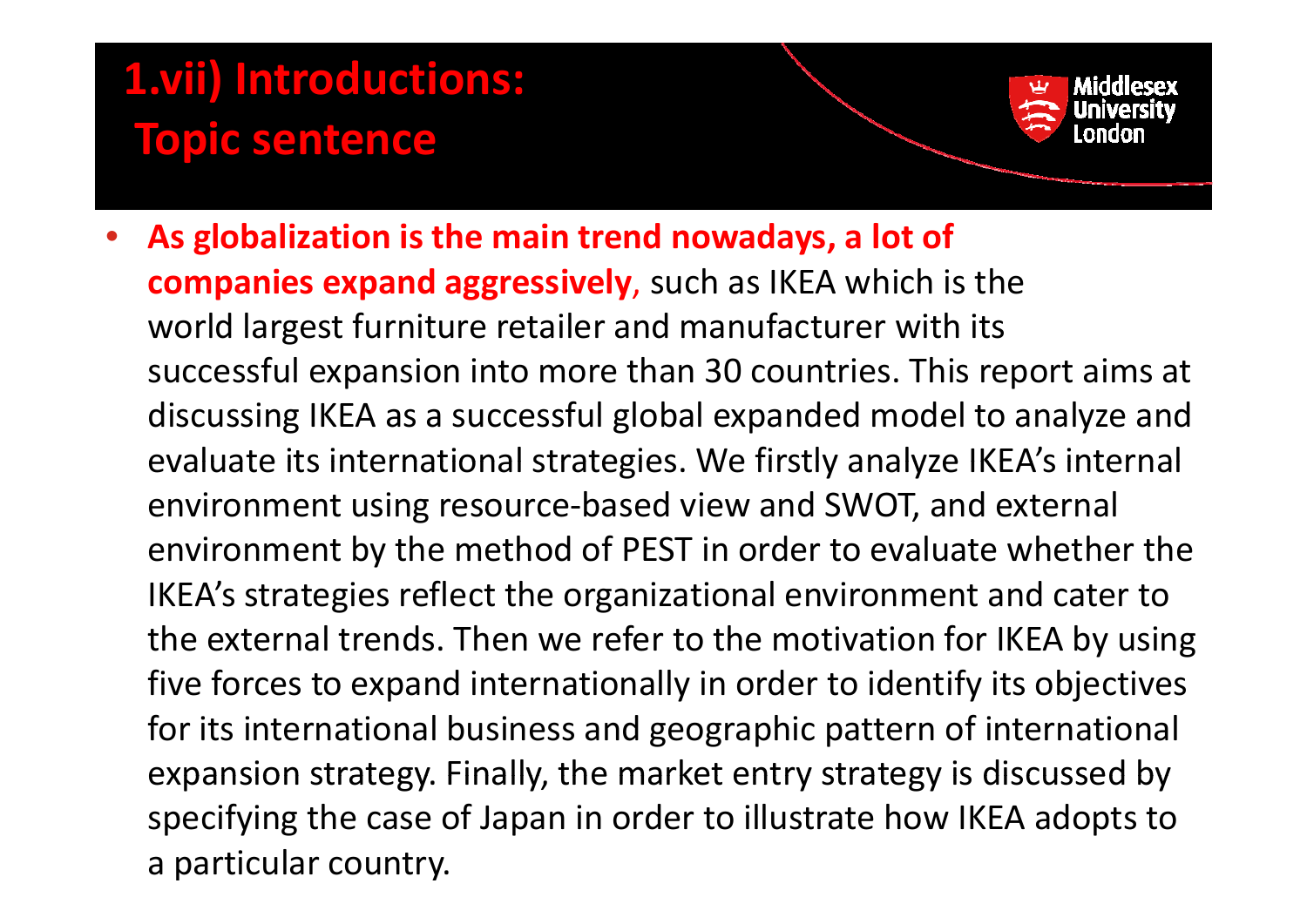## **1.v) Introductions:**

#### **Focus**

•As globalization is the main trend nowadays, a lot of companies expand aggressively, **such as IKEA which is the world largest furniture retailer and manufacturer with its successful expansion into more than 30 countries**. This report aims at discussing IKEA as <sup>a</sup> successful global expanded model to analyze and evaluate its international strategies. We firstly analyze IKEA's internal environment using resource‐based view and SWOT, and external environment by the method of PEST in order to evaluate whether the IKEA's strategies reflect the organizational environment and cater to the external trends. Then we refer to the motivation for IKEA by using five forces to expand internationally in order to identify its objectives for its international business and geographic pattern of international expansion strategy. Finally, the market entry strategy is discussed by specifying the case of Japan in order to illustrate how IKEA adopts to a particular country.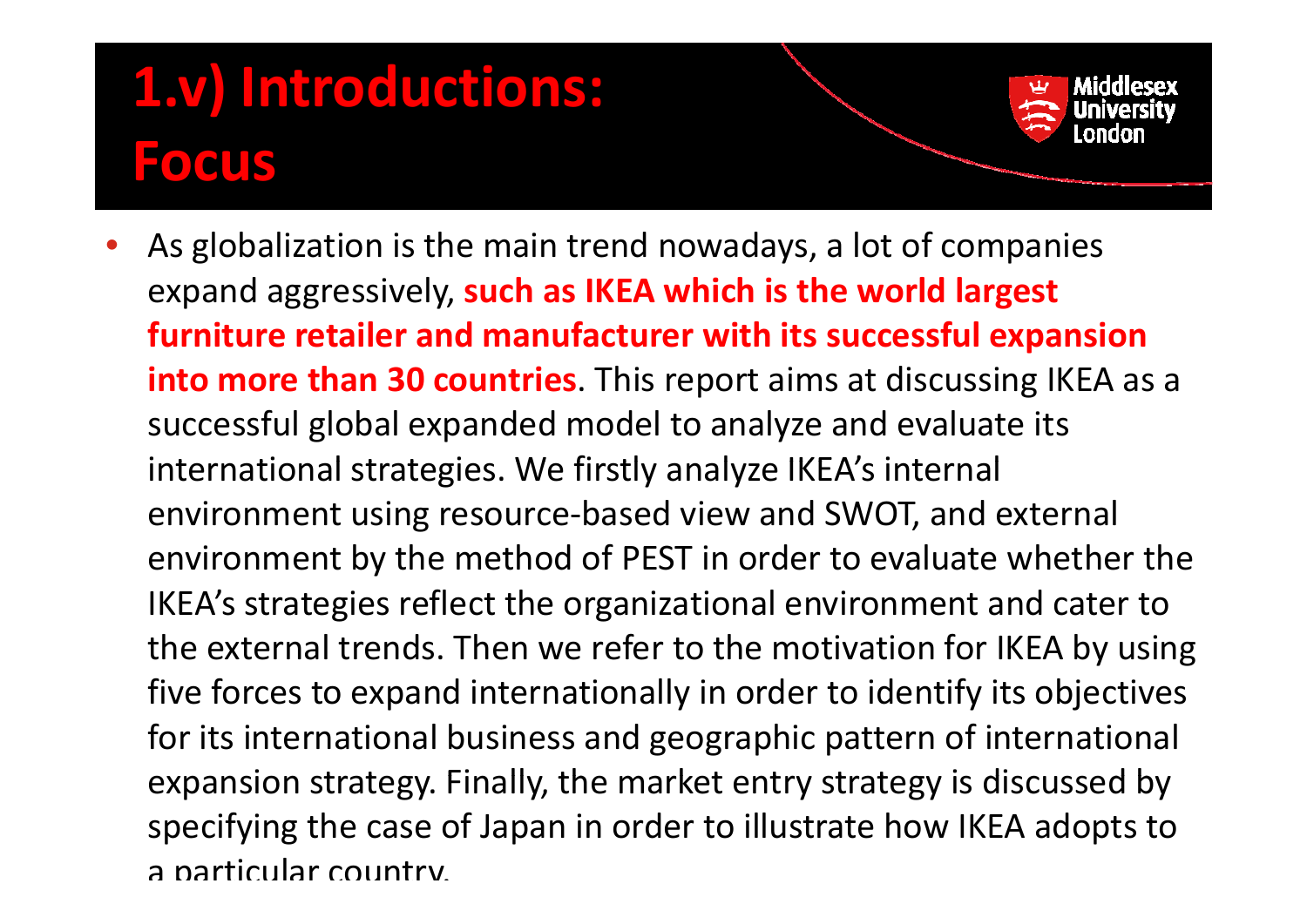### **1.v) Introductions: Aims, map**

• $\bullet$  As globalization is the main trend nowadays, a lot of companies expand aggressively, such as IKEA which is the world largest furniture retailer and manufacturer with its successful expansion into more than 30 countries. **This report aims at discussing IKEA as <sup>a</sup> successful global expanded model to analyze and evaluate its international strategies**. We firstly analyze IKEA's internal environment using resource‐based view and SWOT, and external environment by the method of PEST in order to evaluate whether the IKEA's strategies reflect the organizational environment and cater to the external trends. Then we refer to the motivation for IKEA by using five forces to expand internationally in order to identify its objectives for its international business and geographic pattern of international expansion strategy. Finally, the market entry strategy is discussed by specifying the case of Japan in order to illustrate how IKEA adopts to a particular country.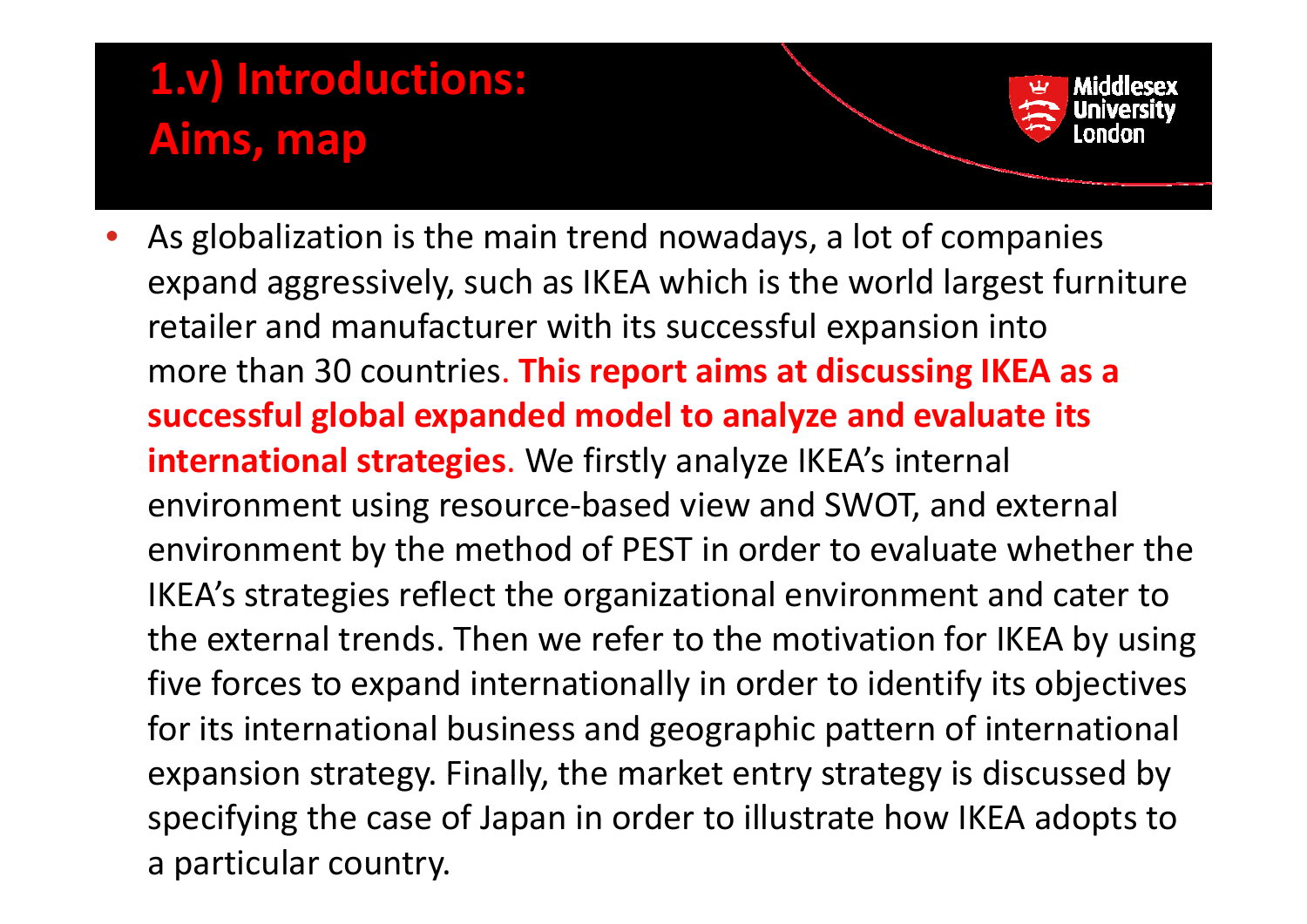#### **1.v) Introductions: Sigp g <sup>n</sup> osting, map, firstly**

•As globalization is the main trend nowadays, a lot of companies expand aggressively, such as IKEA which is the world largest furniture retailer and manufacturer with its successful expansion into more than 30 countries. This report aims at discussing IKEA as <sup>a</sup> successful global expanded model to analyze and evaluate its international stt i ra eg es. **We fi tl rs y analyze IKEA's it l <sup>n</sup> ernalenvi <sup>t</sup> ronmentusing resource‐based view and SWOT, and external environment by the method of PEST in order to evaluate whether the IKEA s' strategies reflect the organizational environment and cater to the external trends**. Then we refer to the motivation for IKEA by using five forces to expand internationally in order to identify its objectives for its international business and geographic pattern of international expansion strategy. Finally, the market entry strategy is discussed by specifying the case of Japan in order to illustrate how IKEA adopts to a particular country.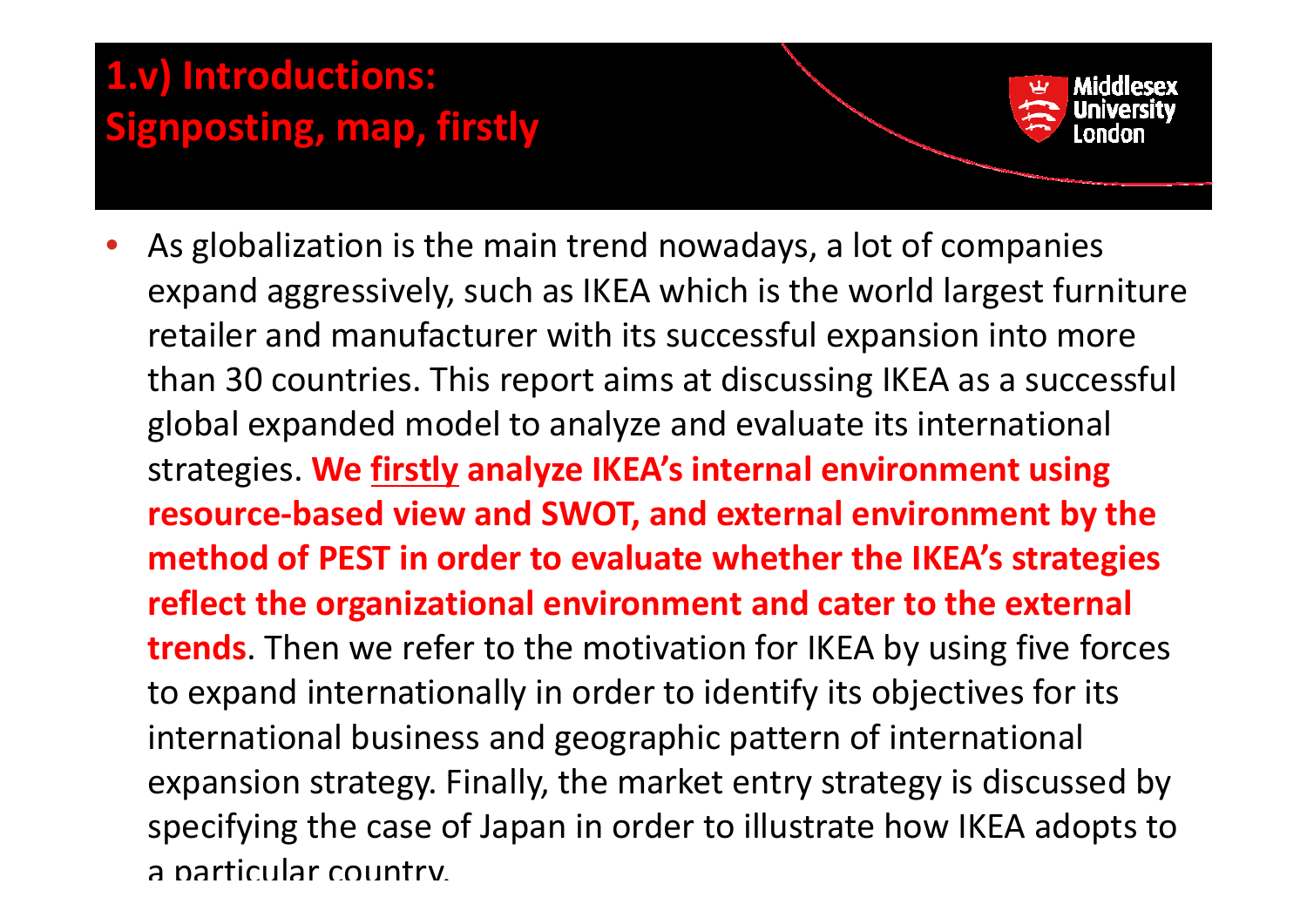### **1.v) Introduction: Signposting, map , then.**

•

As globalization is the main trend nowadays, a lot of companies expand aggressively, such as IKEA which is the world largest furniture retailer and manufacturer with its successful expansion into more than 30 countries. This report aims at discussing IKEA as <sup>a</sup> successful global expanded model to analyze and evaluate its international strategies. We firstly analyze IKEA's internal environment using resource‐based view and SWOT, and external environment by the method of PEST in order to evaluate whether the IKEA's strategies reflect the organizational environment and cater to the external trends. **Then we refer to the motivation for IKEA by using five forces to expand internationally in order to identify its objectives for its international business and geographic pattern of international expansion strategy**. Finally, the market entry strategy is discussed by specifying the case of Japan in order to illustrate how IKEA adopts to <sup>a</sup> particular country.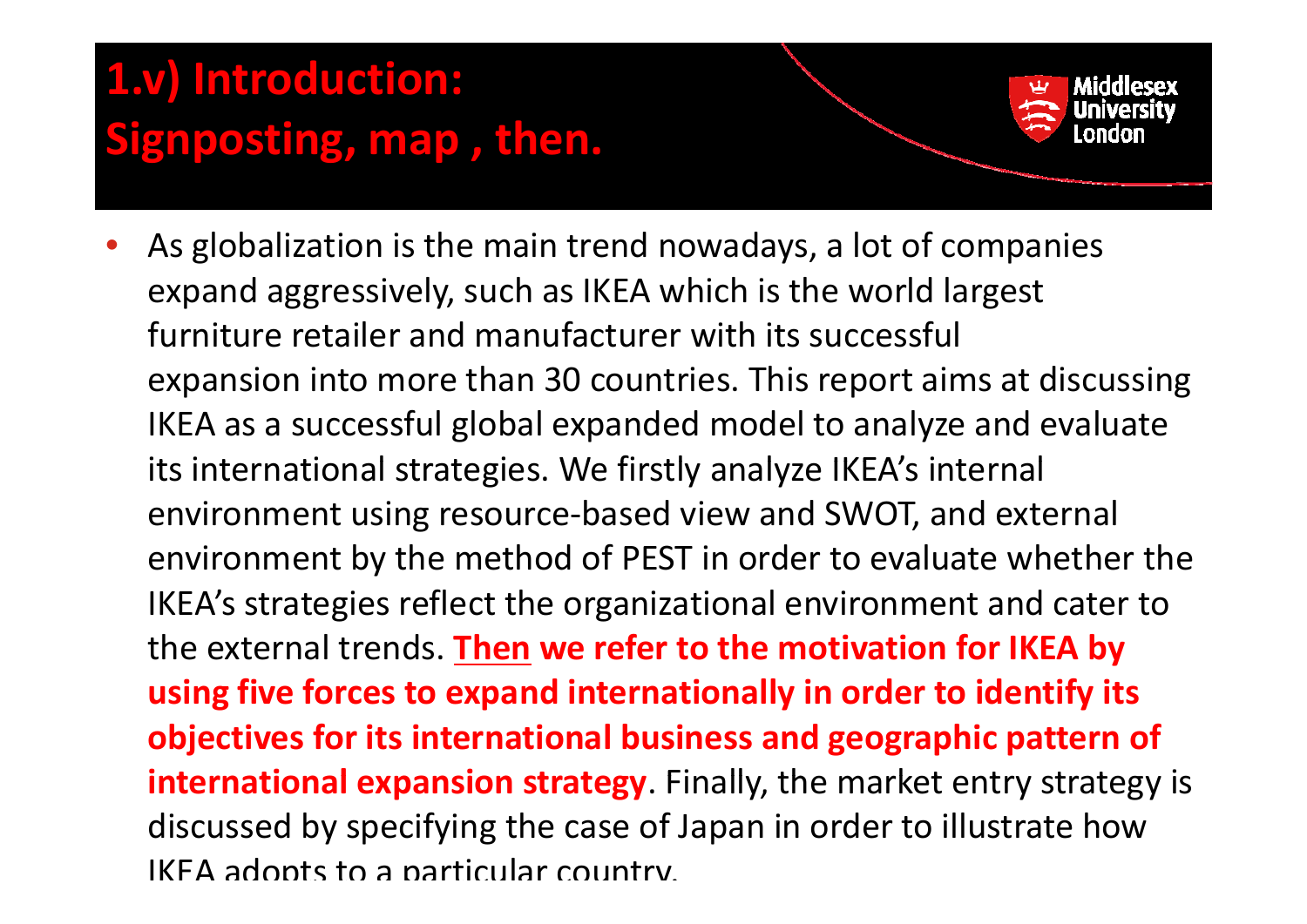#### **1.v) Introduction: Signposting, map, finally**

• $\bullet$  As globalization is the main trend nowadays, a lot of companies expand aggressively, such as IKEA which is the world largest furniture retailer and manufacturer with its successful expansion into more than 30 countries. This report aims at discussing IKEA as <sup>a</sup> successful global expanded model to analyze and evaluate its international strategies. We firstly analyze IKEA's internal environment using resource‐based view and SWOT, and external environment by the method of PEST in order to evaluate whether the IKEA's strategies reflect the organizational environment and cater to theexternal trends. Then we refer to the motivation for IKEA by using five forces to expand internationally in order to identify its objectives for its international business and geographic pattern of international **expansion strategy. Finally, the market entry strategy is discussed by specifying the case of Japan in order to illustrate how IKEA adopts to <sup>a</sup> particular country**.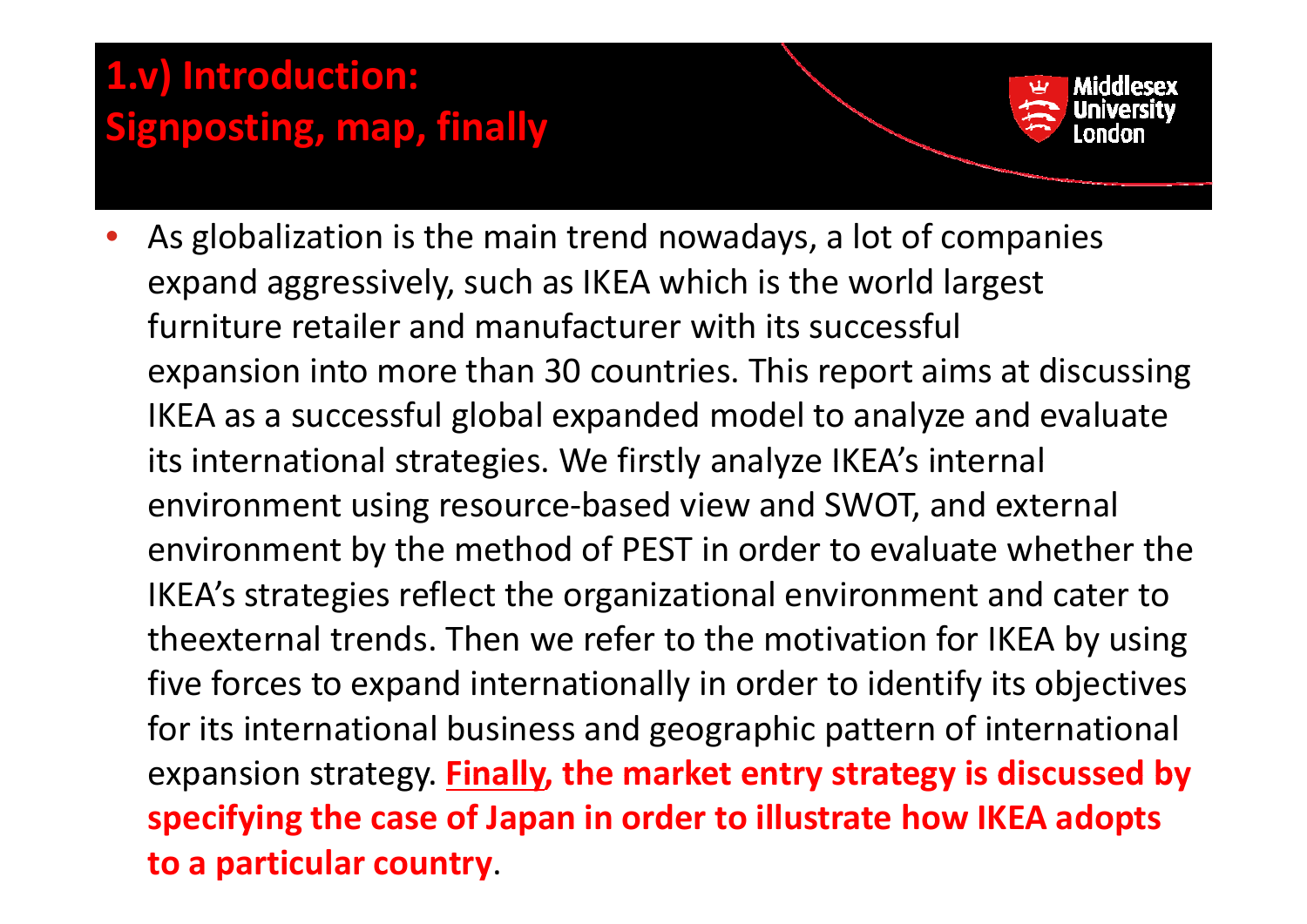

- •Brief overview of the whole report
- Must present clear picture of the entire document and instil confidence in reader/s
	- Provides a complete but concise synopsis of the information stated in the report
	- Is the first place in <sup>a</sup> report where most readers will go
	- Comes at the beginning of a report
	- Should be able to function as <sup>a</sup> stand‐alone document [i.e. makes sense without the report]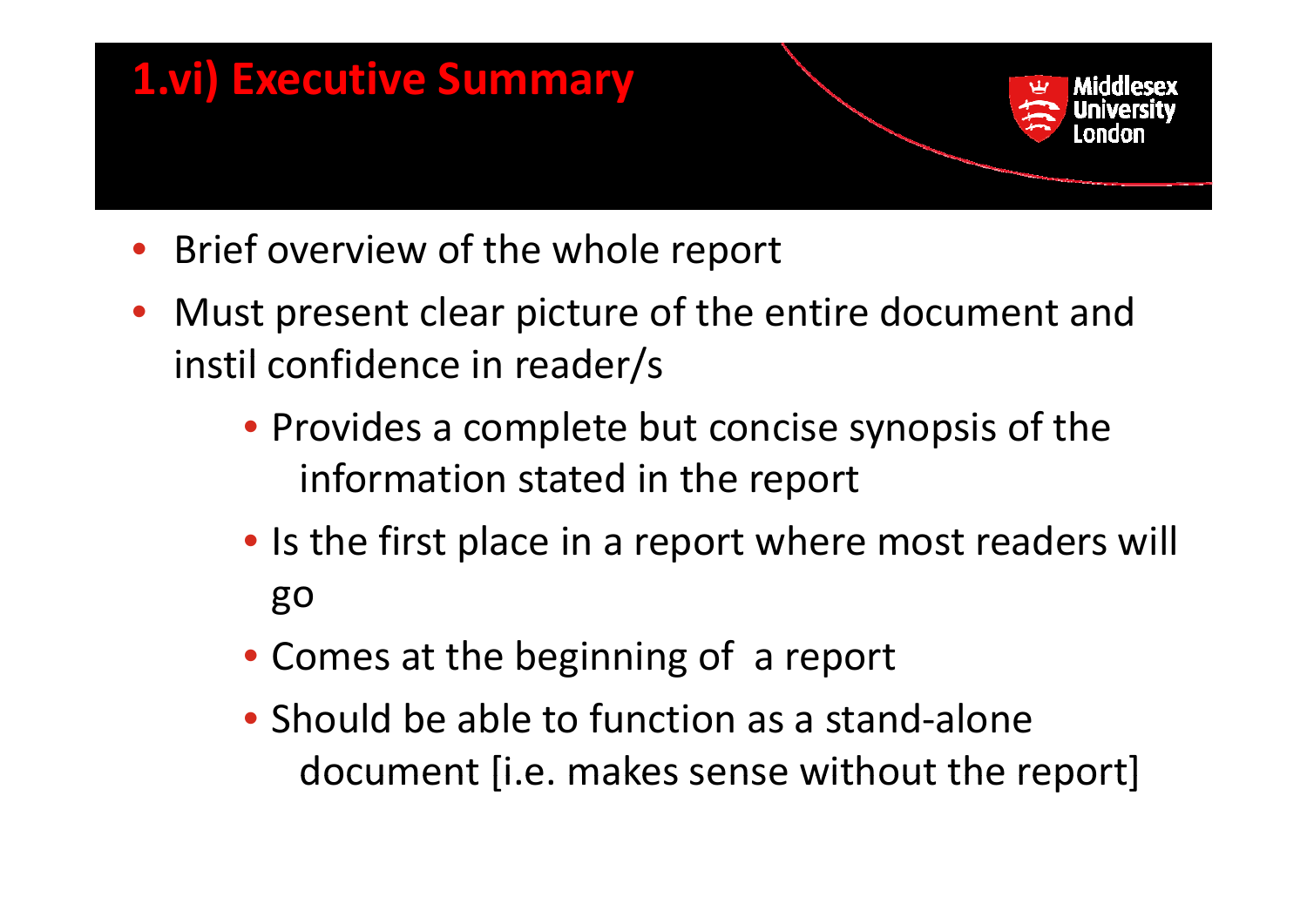

•• This report **provides an analysis and evaluation** of the current and prospective profitability, opportunities and risks of the UK ice cream industry. The methods of analysis used **are** SWOT, PEST and Porters five forces. The report also **outlines** different strategic decisions made by the main companies (Unilever/Walls birds Eye, Nestle/Lyons Maid and Mars) in the industry. It **finds** that the two most important decision made were the decisions by Unilever to supply CTN's with freezer cabinets, and Mars's decision to enter the market with their chocolate bar ice cream. The report **then makes recommendations** for those companies, justified by the analysis undertaken earlier. Unilever need to start direct selling, Mars need to invest in research and development with a view to expanding into the take home market and Nestle need to make more use of their confectionary range. **The report concludes with** an update of the market showing how consumers' tastes have changed to become more health conscious and how the positions of the companies have changed.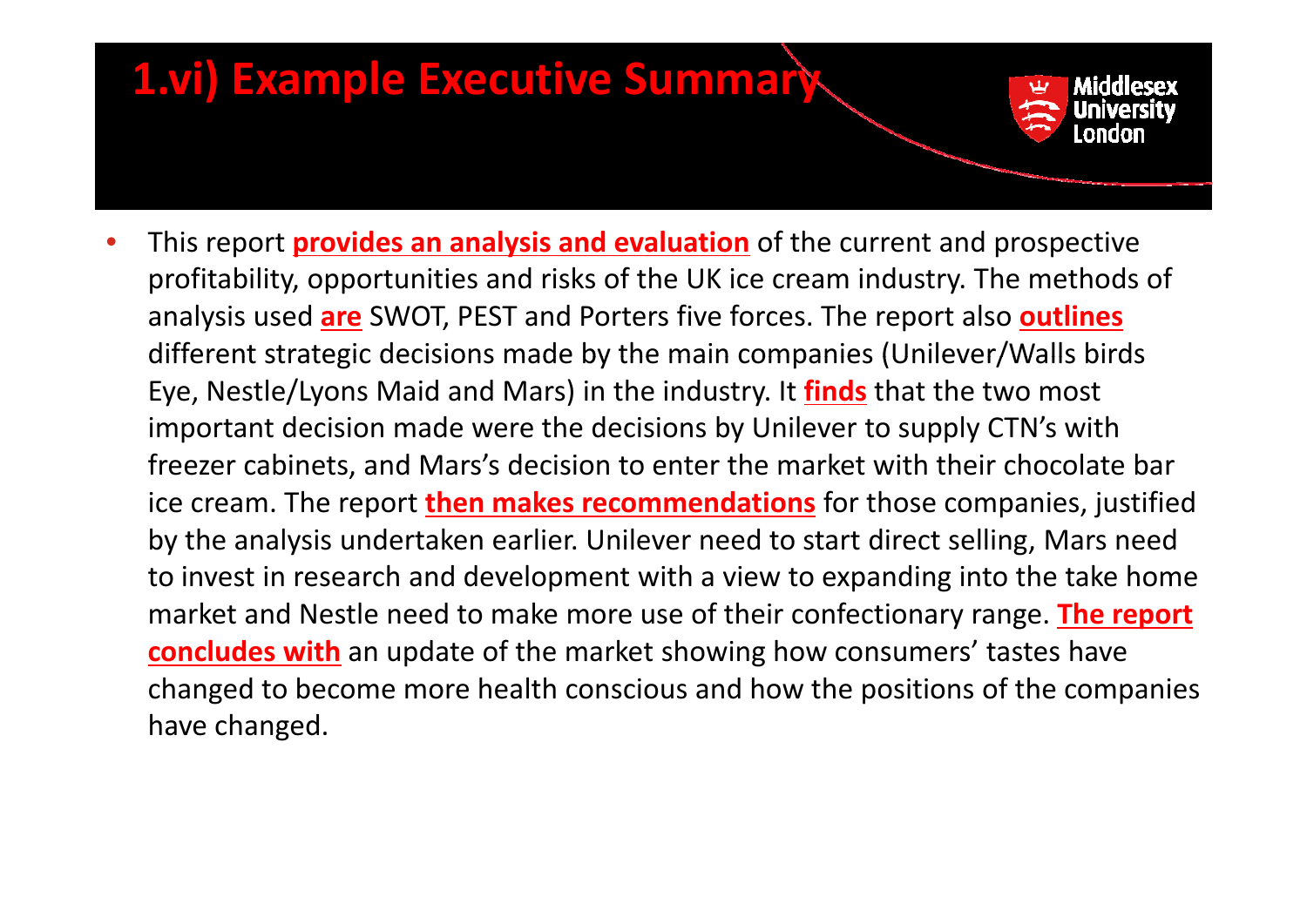

• **This report summarises** the three key operational deficits of the ACFJ Corporation's accounts payable systems, **discusses** the impact on the business and root causes, and **suggests** corrective actions for management to consider.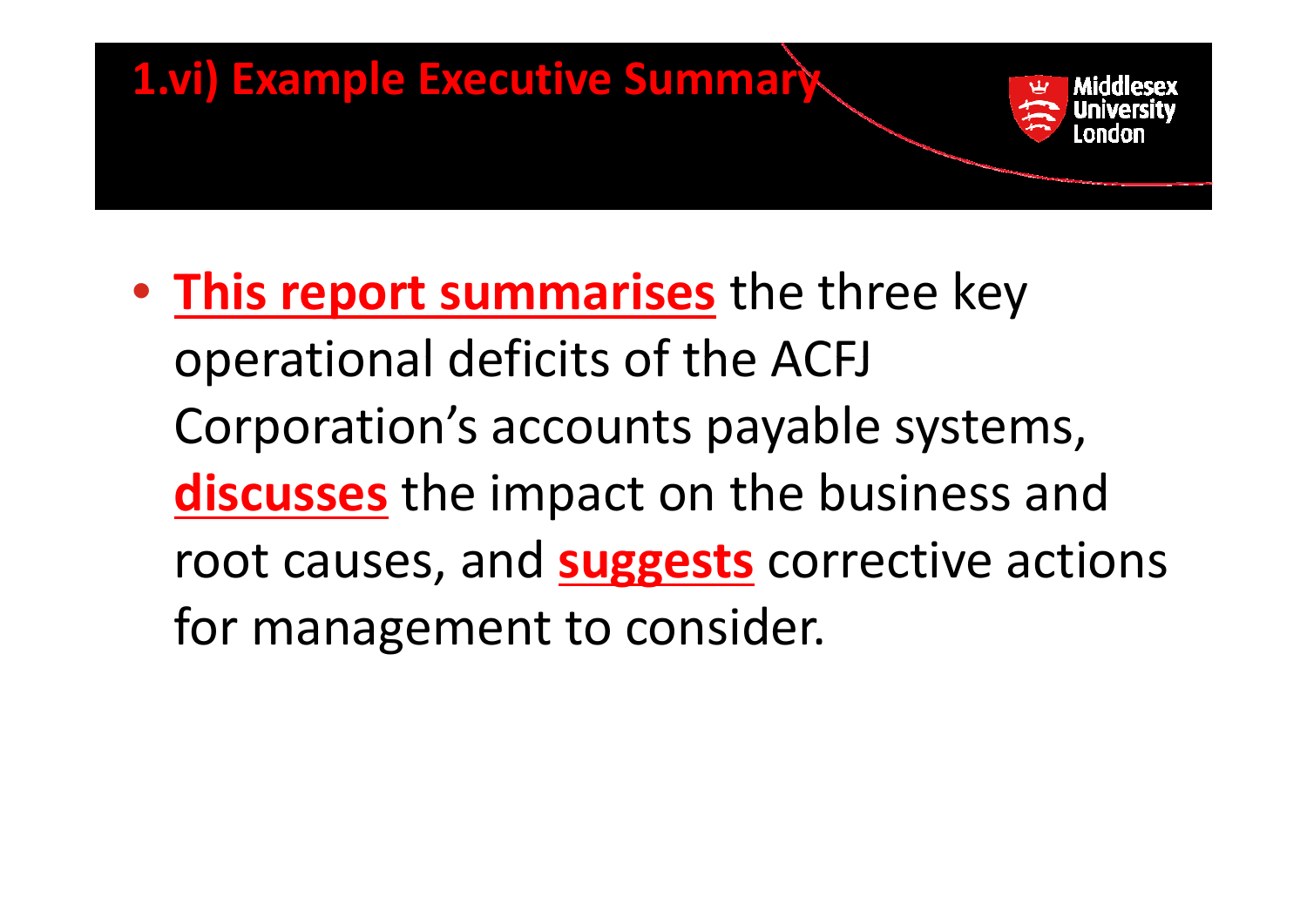

•**•** In this study, <u>we capture</u> the experiences of women who voluntarily step out of the workforce for <sup>a</sup> hiatus and **provide proactive recommendations** that these women, as well as employers and universities, can use to facilitate their re‐entry into the working world. This study was done under the advisement of the Wharton Center for Leadership and Change and through the support of the Forté Foundation, as well as several professional women's organizations. The research team constructed a survey to delve into the challenges women face when they are ready to return to work after stepping out for <sup>a</sup> period of time and to collect their advice about how to alleviate, or at least minimize, these challenges. In addition to the survey, we conducted one‐on‐one interviews with a select group of our survey respondents to explore their experiences in depth. We were interested in how these women manage the process of returning to work after their hiatuses, something we referred to as "stepping back in." We discovered that women seem to face similar difficulties, whether their hiatuses spanned 2 years or 8. While ours is not an academic study, our survey and interviews do cast <sup>a</sup> light on the experiences these women encounter. We feel our respondents have something important to tell us about the stepping‐out process and how the stepping‐in process can be improved, and we hope our work enables their voices to be heard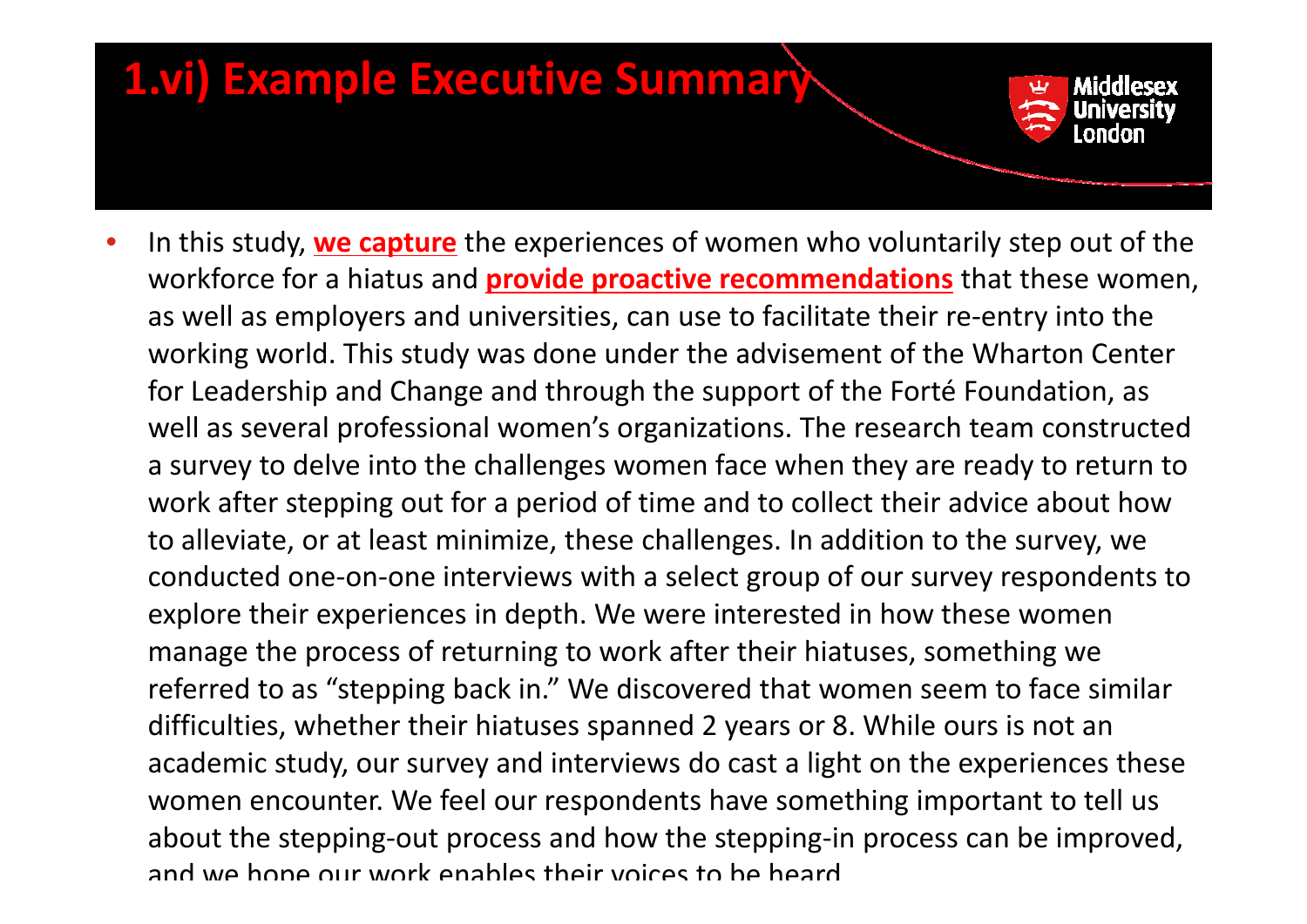

• **The purpose of this project is to discover** what quantitative factors affect decision making as far as long term and short term customers of Fitness First are concerned. The research in this project **is based on** <sup>a</sup> quantitative and qualitative approach, using non probability sampling and focus groups amongst other research meth do s. **The proj <sup>t</sup> ec f d oun th <sup>t</sup> <sup>a</sup>** Fitness Fi <sup>t</sup> rs <sup>s</sup> main problems coincides with its change of ownership, and that it wouldn't take <sup>a</sup> particularly great effort to get it back on track. **In some ways, the project is limited in terms of** its in inability to gain an audience with senior managers at Fitness First, forcing speculation as to why certain decisions were taken. **The ideas presented in this project while simple, should go <sup>a</sup> long way towards solving the problems that <u>Eitness First are currently facing</u>**, while also providing a framework in the form of questionnaires which can easily be repeated at <sup>a</sup> future date to ensure that the problem has in fact been eradicated.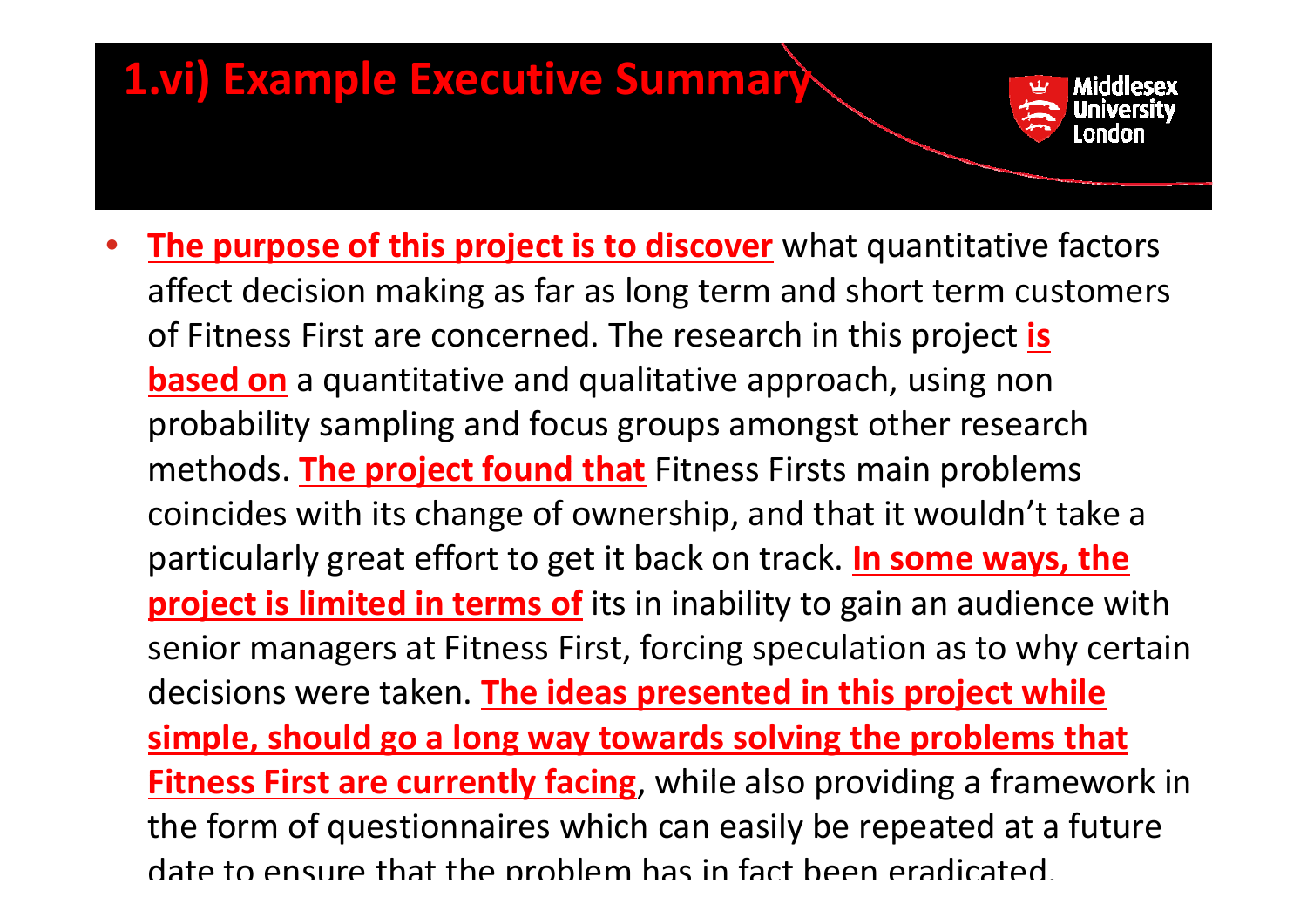- 
- • **This report discusses** strategic management issues faced by the Sheffield Theatres Trust. **Analysis of the environment reveals that** cinema represents <sup>a</sup> crucial issue that needs to be dealt with. The time taken to take action on this issue, and the magnitude of the action taken **are criticised with <sup>a</sup> remedy suggested** of broadening the trusts activities to include other non traditional theatrical activities such as seeking to host other sporting events. The Trusts corporate governance framework **is analysed** with the existence of the scrutiny body seen as <sup>a</sup> particularly positive factor. **Finally** learning from MCA **is used to encourage** the board to shed traditional ideas and be prepared to embrace new ones such as participating in more CSR related activities.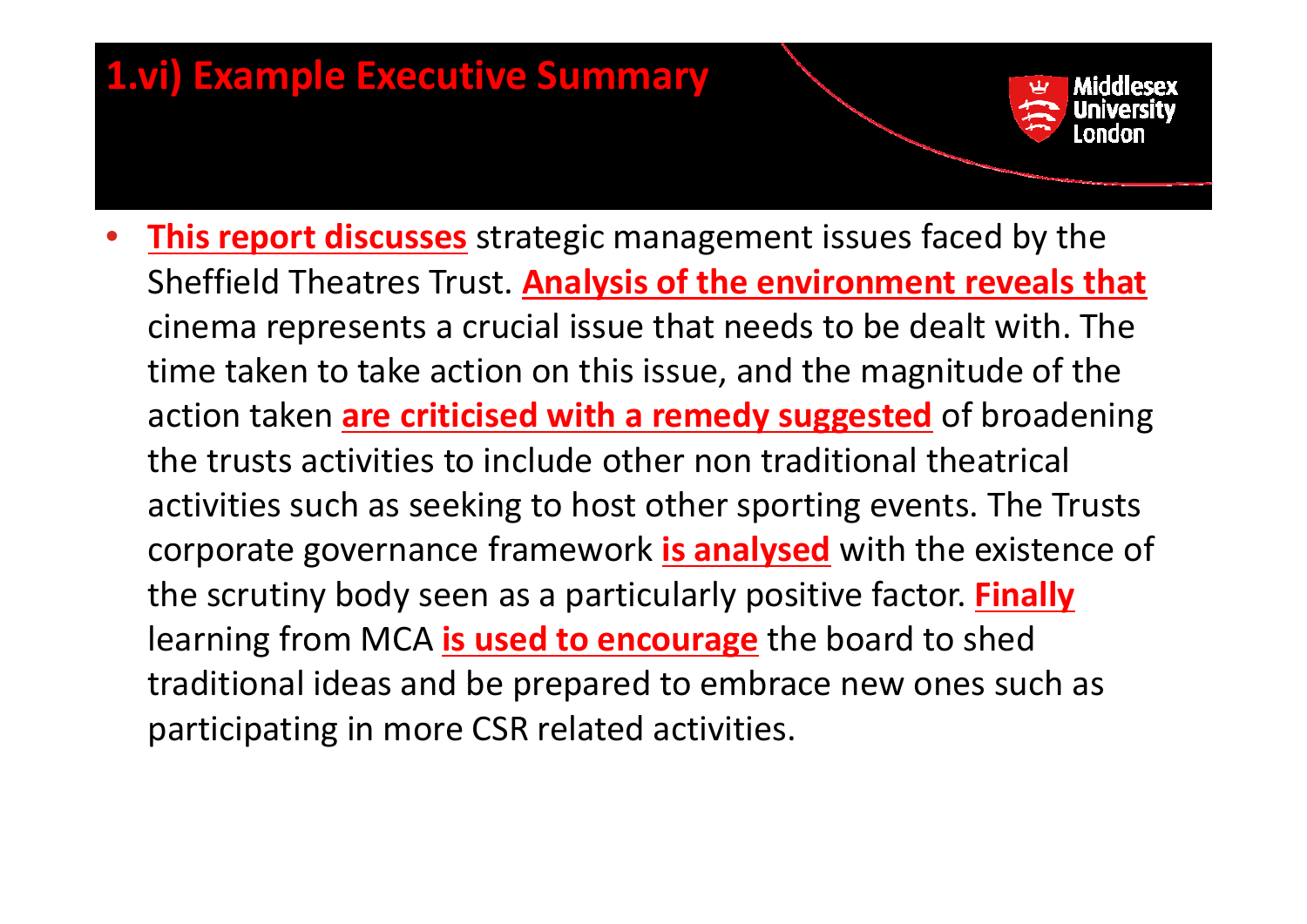### **1.vii) Recommendations**

• $\bullet$  The current context and likely changes to contextual factors in the future raise certain areas that could be improved. **The first and perhaps most important point** is the fact that the Trust has relied on <sup>a</sup> traditional customer base as its audience. While this decision has proved aided them thus far, **it is important that this stagnant way of thinking is changed**. As the population gets older the Trust's traditional customers will be physically unable to go to the theatre as often. When this happens it will be important that the Trust has increased its customer base to include younger members of the area or else it will face financial problems. **Marketing should be targeted to** younger audiences and this should be reflected all areas of strategic management such as employing younger members of staff as frontline staff at the Trust, and carrying out relevant market research to identify key interests for the younger population. There is <sup>a</sup> need for the Trust to pay attention to and be aware of technological advances. Opportunities may arise due to this area that the Trust is able to take advantage of. In order to be placed to do this, part of their strategic

Middlesex

andon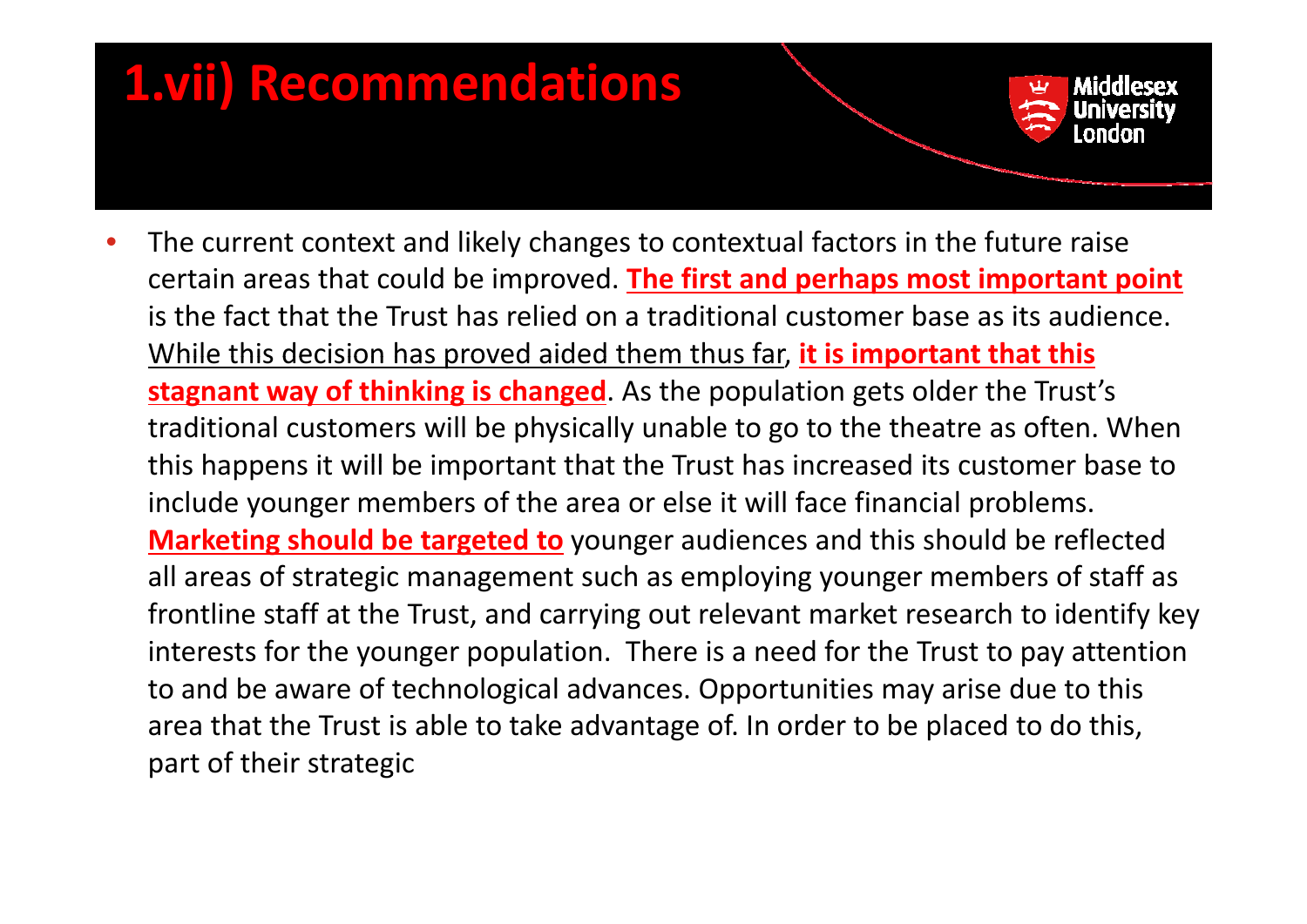### **1.vii) Recommendations**

•Management has to be geared towards observing events in the external environment. **In light of** the Trust's requirement of raising £15million in funding, the organisation must ensure that it is able to access any appropriate and relevant grants. As the country is suffering from <sup>a</sup> recession **it will be important that** the theatre takes <sup>a</sup> pro active approach to its fundraising and that it therefore re‐ evaluates its stakeholder management. **Extensive research needs to be undertaken as to** what various stakeholder interests are and how best they can be met to the benefit of the Trust. It can also show what groups or already exist that may become stakeholders, such as businesses wishing to connect their brand image to the trust. Stahl and Grigsby (1997) argue that organisations need to be flexible to meet the demands of a constantly changing environment. While deemed controversial by some members of the board, the snooker championship is an important source if income for the Trust. **There is an opportunity to** raise the profile of the organisation by becoming <sup>a</sup> theatre and indoor sports complex, provided the investment required

Middlesex

andan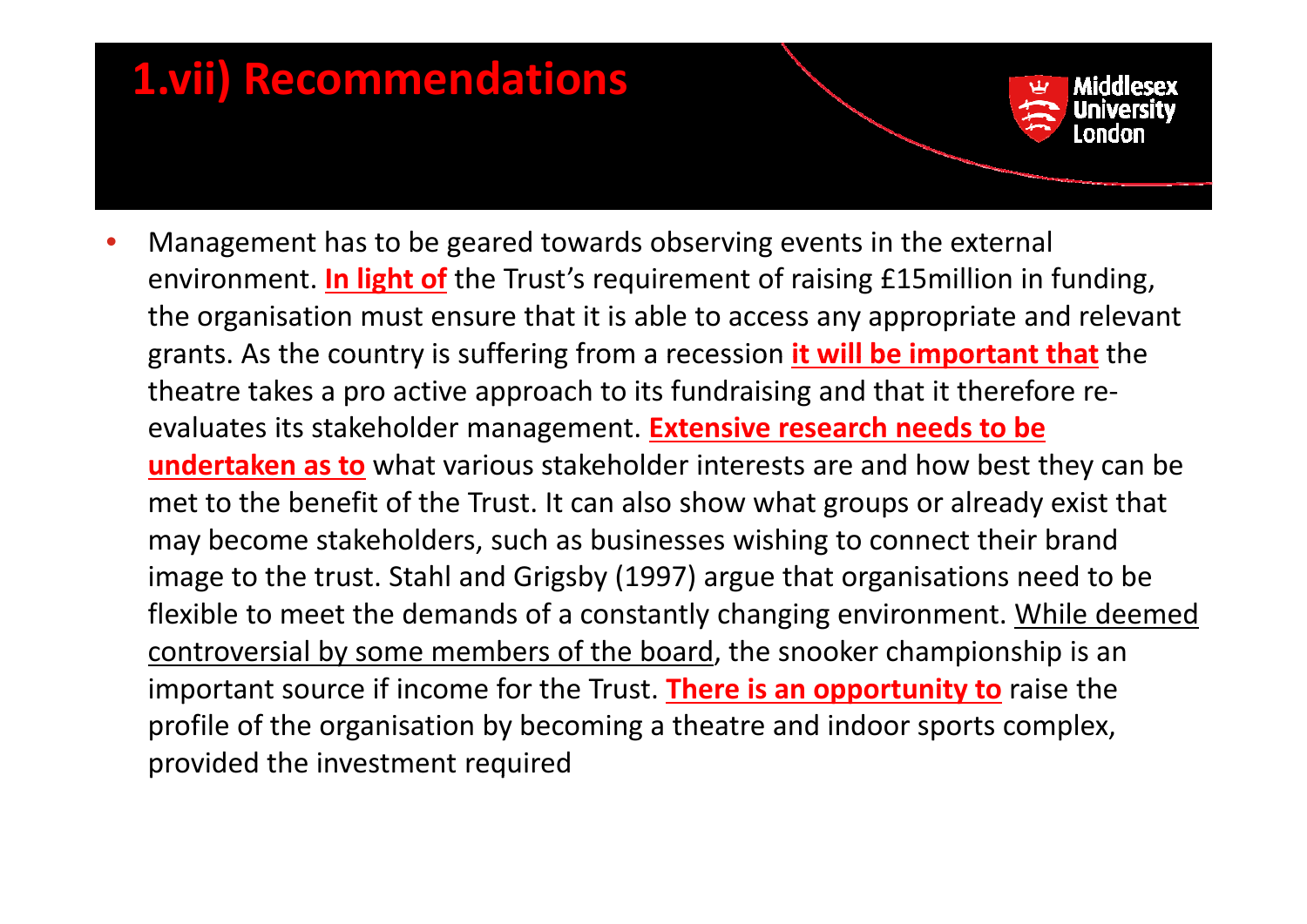### **1.vii) Recommendations**

•• to make any facility changes is appropriate to the financial benefit likely to accrue. **It is this sort of flexibility in pursuing non traditional activities that will be important for** the Trust to change in its strategic management which will allow them to take advantage of changes to contextual factors in the next five years. **Finally**, as Stahl <u>and Grigsby (1997) have argued</u>, Corporate Social Responsibility (CSR) is an area that is becoming increasingly important as <sup>a</sup> tool for ensuring customer satisfaction as well as raising the profile of organisations. **This is therefore <sup>a</sup> critical area that the Trust needs to improve as part of their strategic management**. This can be in the form of free workshops or subsidised activities that will serve to both increase awareness of the Trust but also improve relations with various stakeholders who may become future donators or funders.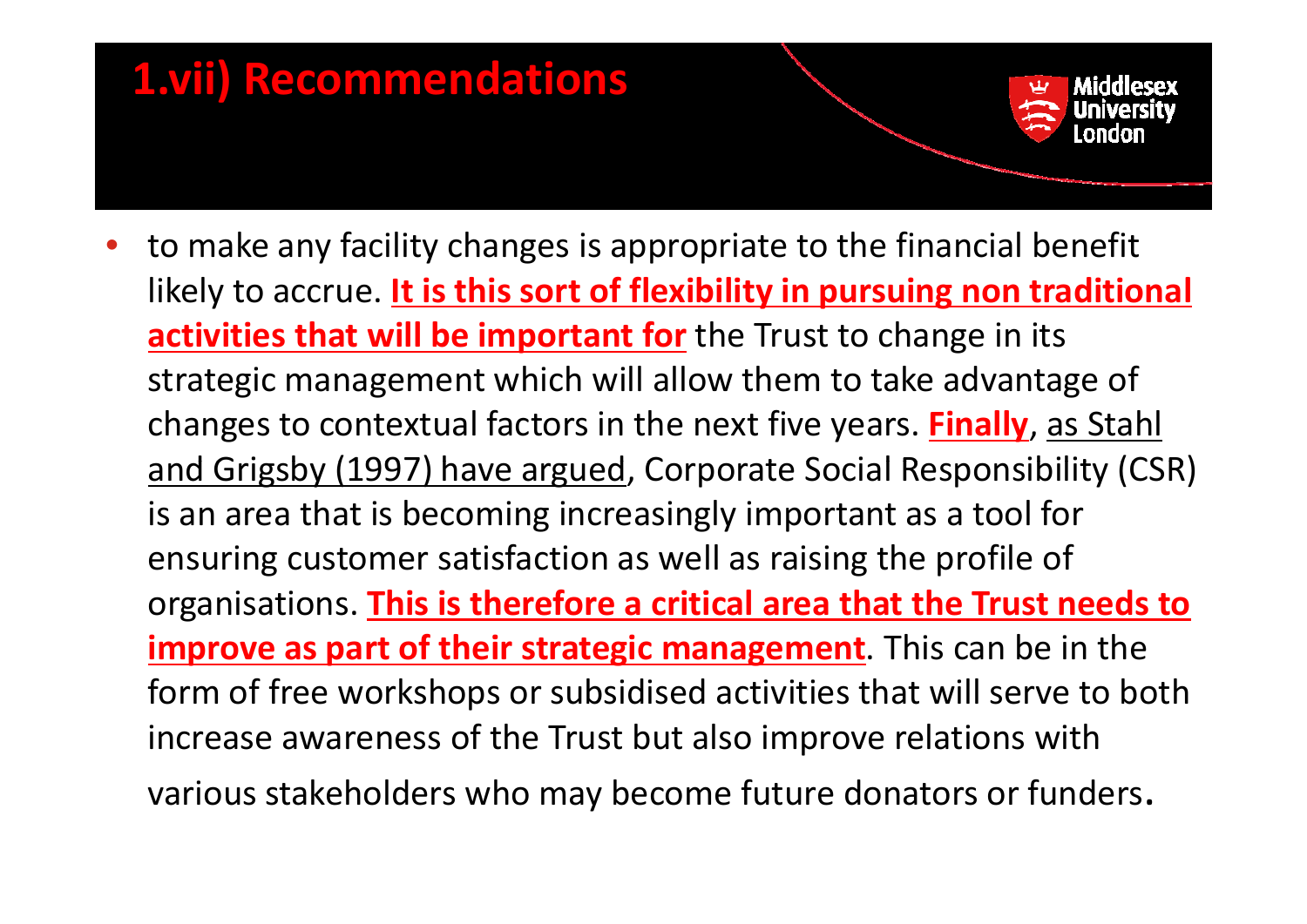### **1.viii) Limitations**

<u>While every effort was undertaken to ensure that the project was carried out in as</u> unbiased and effective <sup>a</sup> manner as possible, there were **different limiting factors** that meant that the aim of <sup>a</sup> thoroughly evaluated sample could never be reached. **It was clear that** not every member of the target population (as defined for this

Middlesex

nndon

project) could be contacted, which meant that probability sampling was not an option, therefore the only possible option was to make use of <sup>a</sup> different form of sampling methodology. The form of sampling that was chosen was non‐probability sampling with particular use of snowball, judgemental and convenience sampling.

**In hindsight**, there were other errors that were made, that would have limited the outcomes of the project. **These errors were not limited to sampling errors, but also included** some non‐sampling errors. **Examples of this were** things that were affected by the fatigue of respondents, social desirability and refusals.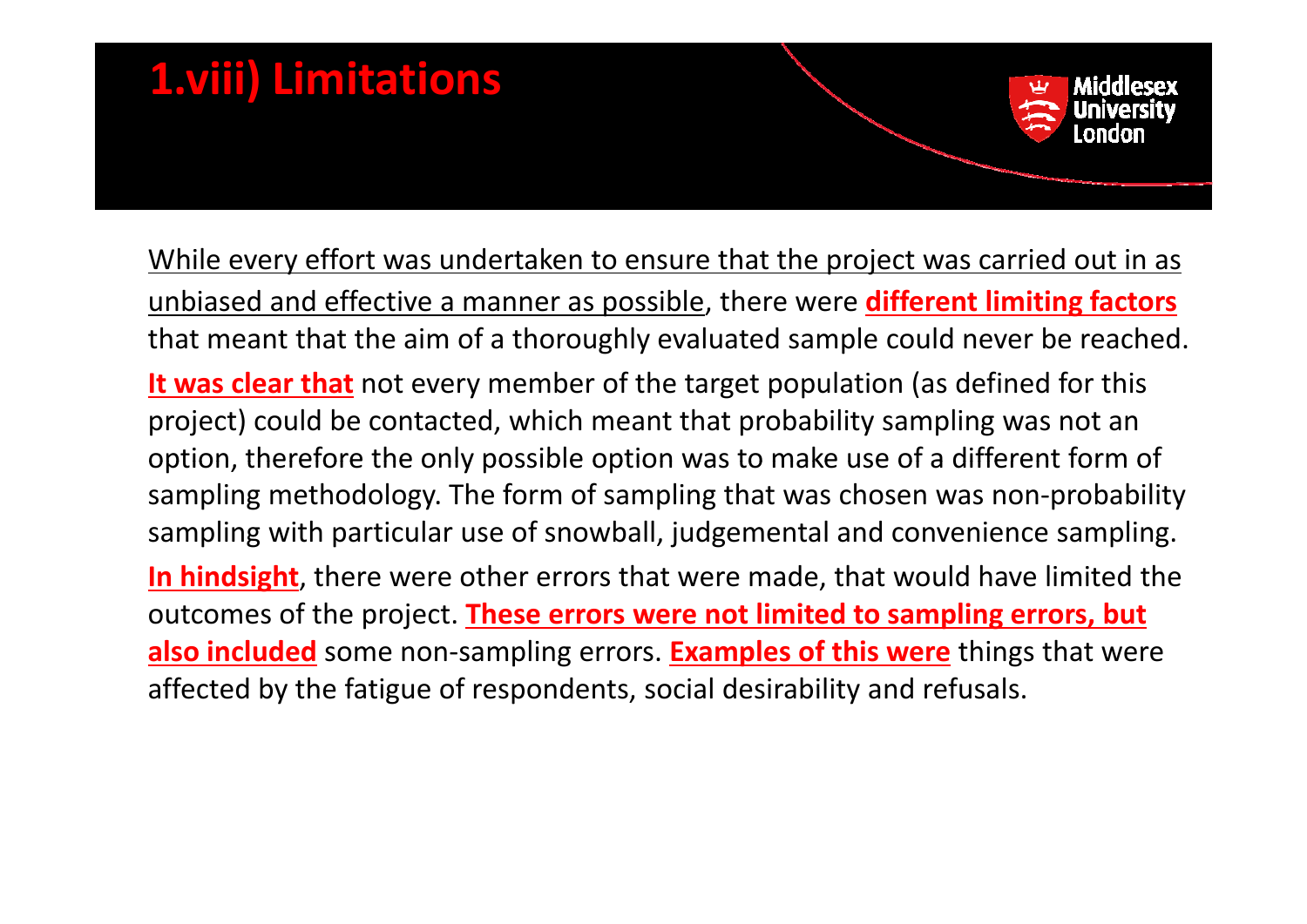# **1.viii) Limitations**

Fatigue of respondents **can be classified as** an "unconscious misinterpretation" on the part of the respondent. **This is because** some respondent's responses were collected after they had undergone their exercise regimes. They were **understandably** fatigued, and **some measure of unintended bias** would have been reflected in their results because of this.

Some data was collated on Fitness First's premises. As such an error relating to social desirability would have occurred. **This is an example of** "deliberate falsification" as the respondents response was influenced because of the presence of other members of Fitness First. **This meant** that there was <sup>a</sup> desire **on the part of** some respondents to modify their responses in order to be save face with others who had responded in <sup>a</sup> contrary manner to them.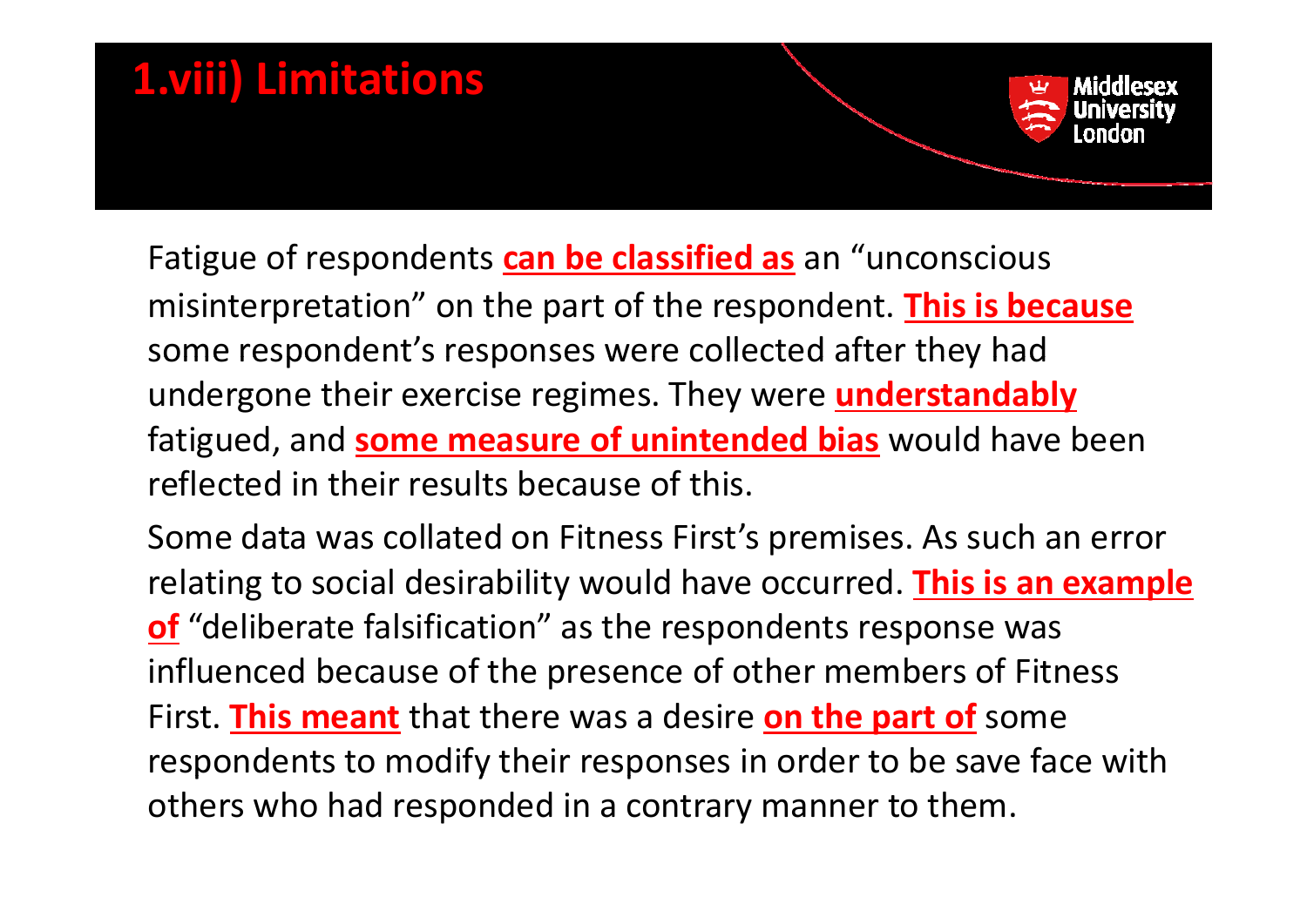

When the research team moved their base of operations from inside the Fitness First gym, to the vicinity of it, the problem of refusal was encountered. Many people simply refused to comply, rather they viewed the questionnaires and interviewers as an invasion of their privacy.

**Finally**, **it proved impossible to** gain an audience with senior members of Fitness First management. This meant that speculation and assumptions were forced to be made in order to progress with the project. Had senior managers been available to interview, then it would have been easier to find out whether changes that occurred that appeared to be due to <sup>a</sup> change in owners, could actually be attributed to that fact, or whether there was something else behind the scenes that contributed to this fact.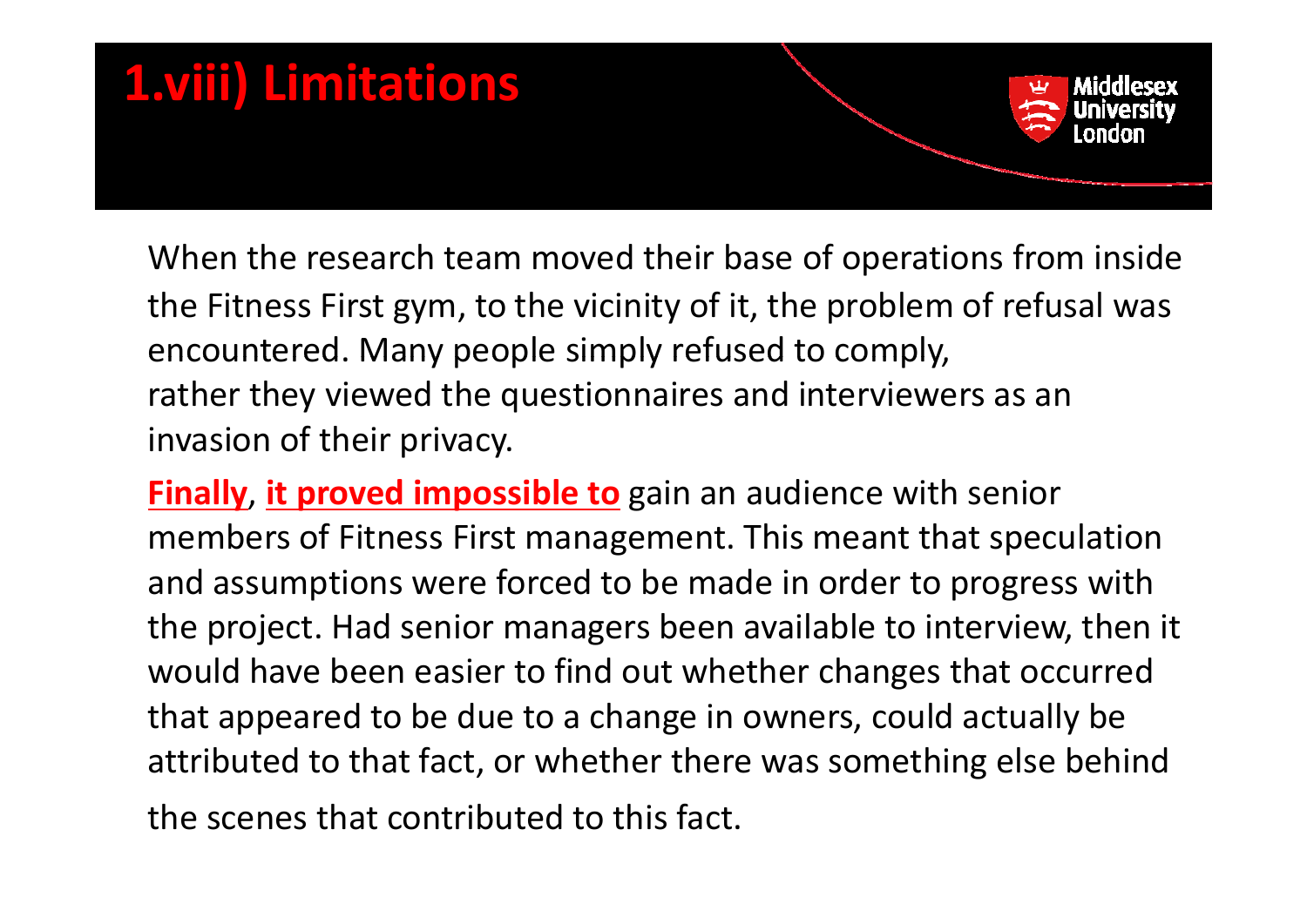### **1.ix) Reflection** Middlesex andan

During the Management Concepts and Applications course (MCA) various management and business concepts were discussed. Though it was not always immediately obvious, **reflection has shown** that these concepts have **clear practical implications**.

An important idea garnered from MCA is that put forward by Mintzberg (1975, pp 49) which suggests that it is easy to claim that managers "plan, organize, coordinate and control" without actually understanding the implications. **Mintzberg's argument was that** management was not a "science" as it had previously been seen. **The practical implication for managers** is that prescribing to some forms of scientific analysis **may** end up being counter productive. It is important for managers to attend management training and seek to continuously improve themselves and their organisations, **however the methods chosen to achieve this need to be scrutinised and chosen appropriately**. For the Trust this means managers must be empowered to make decisions while being provided with the relevant training to ensure that they use their empowerment appropriately.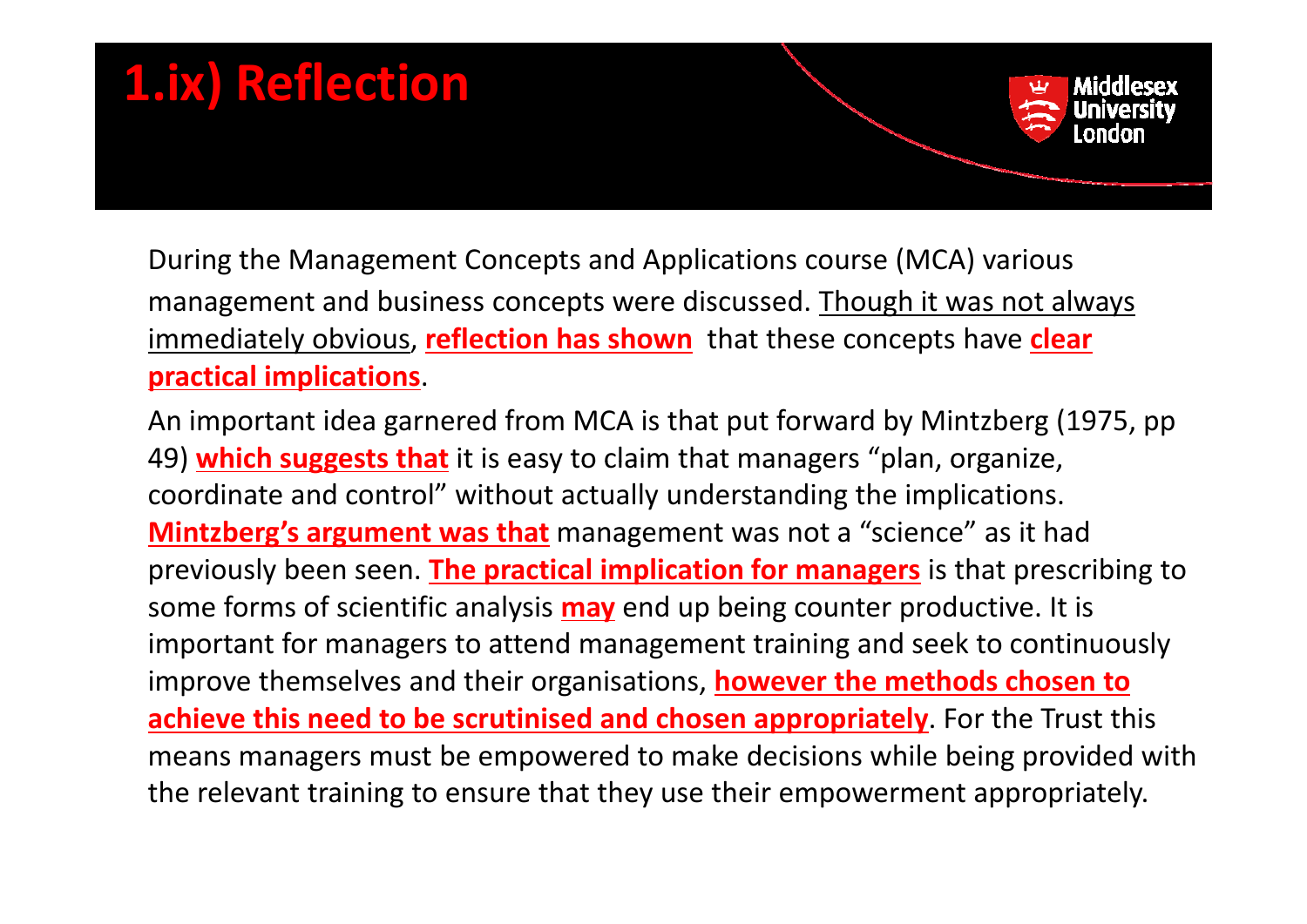### **1.ix) Reflection**

CSR is rapidly becoming a tool that organisations use to attempt to gain competitive advantage **according to Stahl and Grigsby (1997)**. It emerged as <sup>a</sup> useful tool as a result of organisation scanning the environments they were operating in, and appreciating that customers were beginning to be more socially aware. The ideas of scanning the environment in order to create competitive advantage and seeking to create value in as many avenues as possible are three separate ideas that can be combined practically in an organisation. **It is important that the Trust do not take <sup>a</sup> narrow minded approach to their activities but instead see how various components interact and can be blended to form <sup>a</sup> strategic approach to achieving organisational goals**. The fact that the theatre has traditionally only been used for theatrical and similar productions doesn't mean that allowing the snooker world championships to take place there was the wrong decision. **It is important therefore that** all members of the board see how <sup>a</sup> more open minded approach to strategy formulation can be beneficial to the Trust.

Middlesex

landan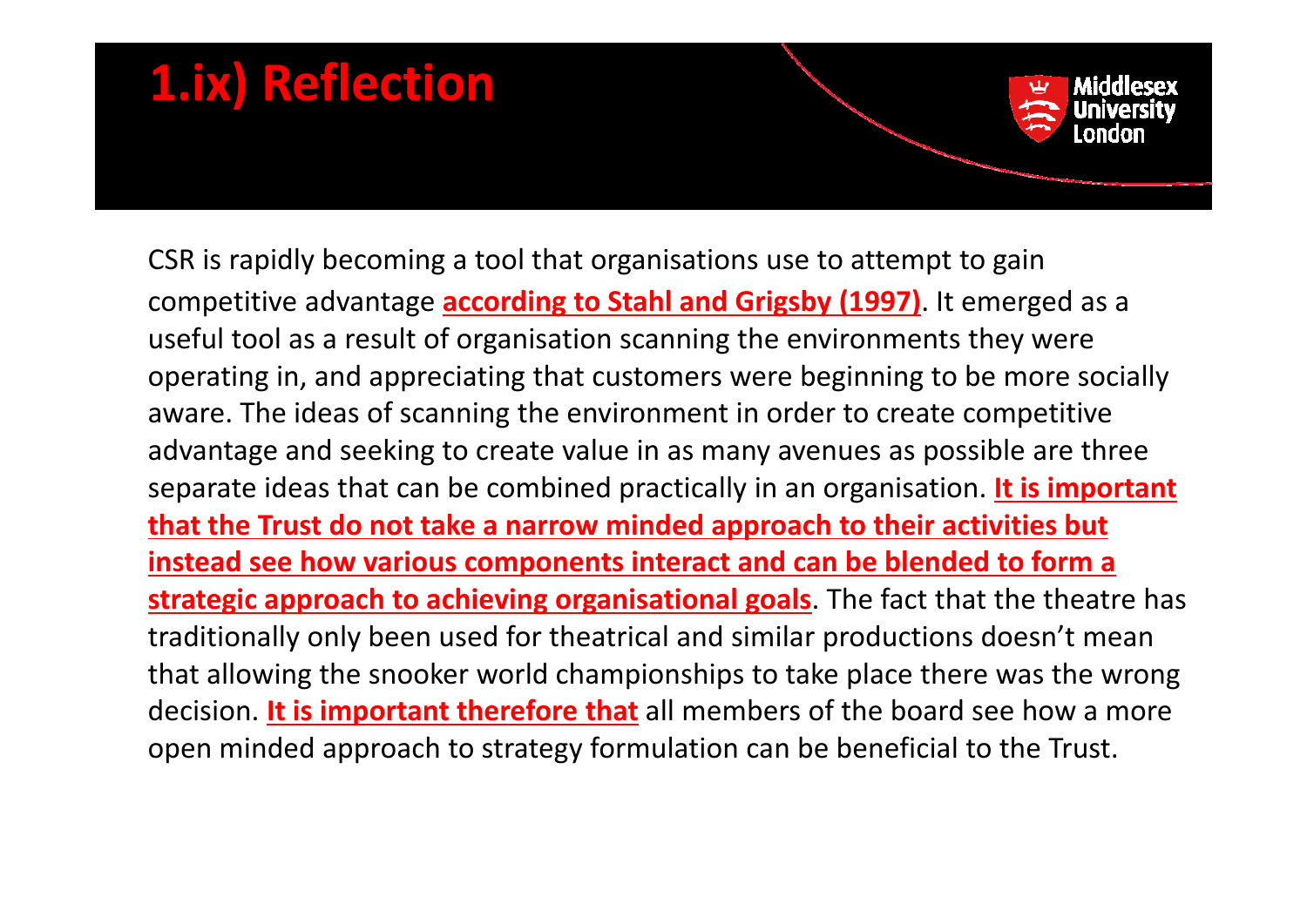### **1.ix) Reflection**

**Perhaps the most important idea that was put across during MCA was a quote by Peter Drucker (1992, p95)** when he asserted that organisations need to be prepared for the "systematic abandonment of whatever is established, customary, familiar, and comfortable." **This idea is crucial as it shows that** an organisation taking <sup>a</sup> decision to pursue an entirely different strategy **may** not be <sup>a</sup> bad thing. It encourages continuous innovation **to the extent that** it is **deemed positive** to make such wholesale changes that are paramount to forgetting everything and starting again. **The practical application for the Trust is** not to be scared to make bold decisions that **run contrary to** what has traditionally been comfortable. **This may mean** taking <sup>a</sup> decision as drastic as pursuing the sports and theatre complex **as discussed earlier**.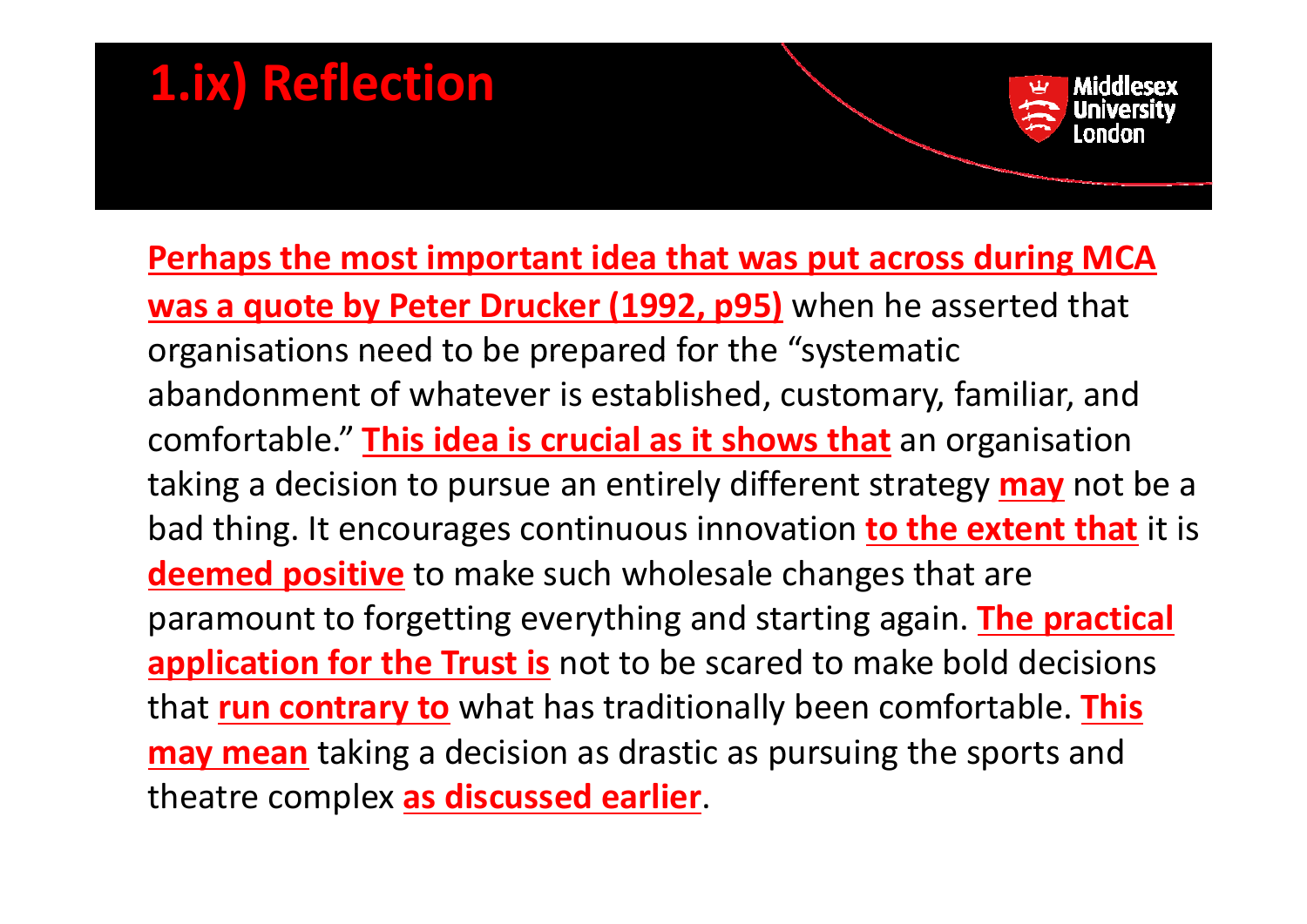

This dissertation process has provided an opportunity to increase my knowledge on both <sup>a</sup> personal and academic level. **Some of the key areas where this has proved to be the case are highlighted below**:

1) Undertaking <sup>a</sup> literature review on the subject of appraisals has been **an excellent opportunity to better grasp the concepts involved with** an appraisal. It is clear that it is enough to simply know who is being involved, questions also need answering over what is being appraised which in turn is affected by and will affect why the appraisal is occurring at all.

2) The concept of training for an appraisee was <sup>a</sup> new one to me. **I would suggest now however that it may be** just as important to provide appraisee training as it is to provide appraiser training. **There is p y robablylittle benefit to be had** from an organisational perspective if an appraiser receives useful feedback, but no guidance on how to use that feedback.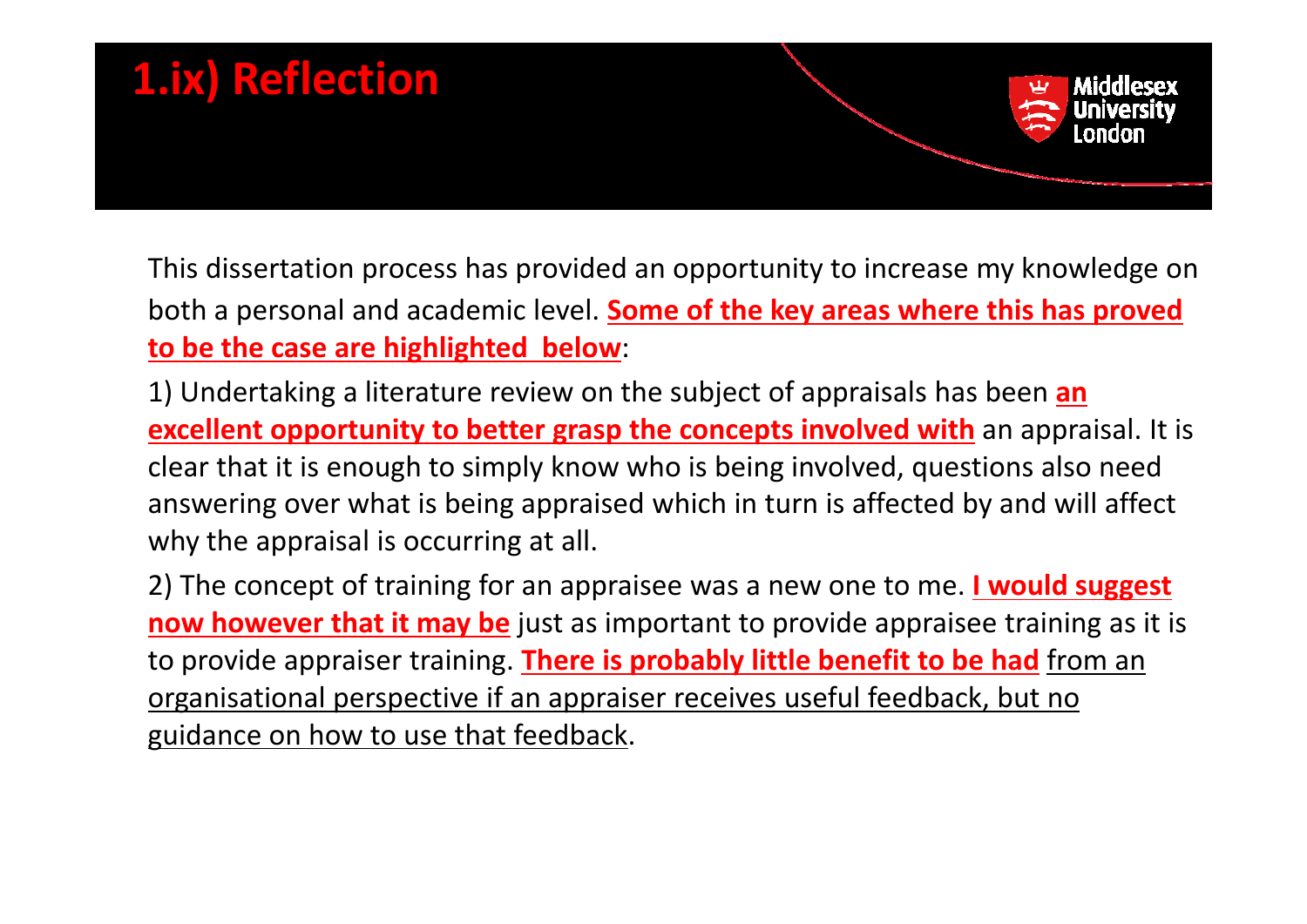# **1.ix) Reflection**

3) The transportation of private sector management techniques into the public sector needs to be considered carefully before occurring. **This is not to say that** they can not be useful in the public sector, **rather** there must be an acknowledgement that public sector institutions may have **fundamentally different characteristics** that renders that transportation difficult to achieve successfully.

4) A survey is <sup>a</sup> useful instrument for gathering opinions and data, **however it needs to be well thought out in order to gather pertinent and useful data**. This process can involve piloting and attempting to analyse the results from the pilot instrument to gain <sup>a</sup> better idea of what changes may be required.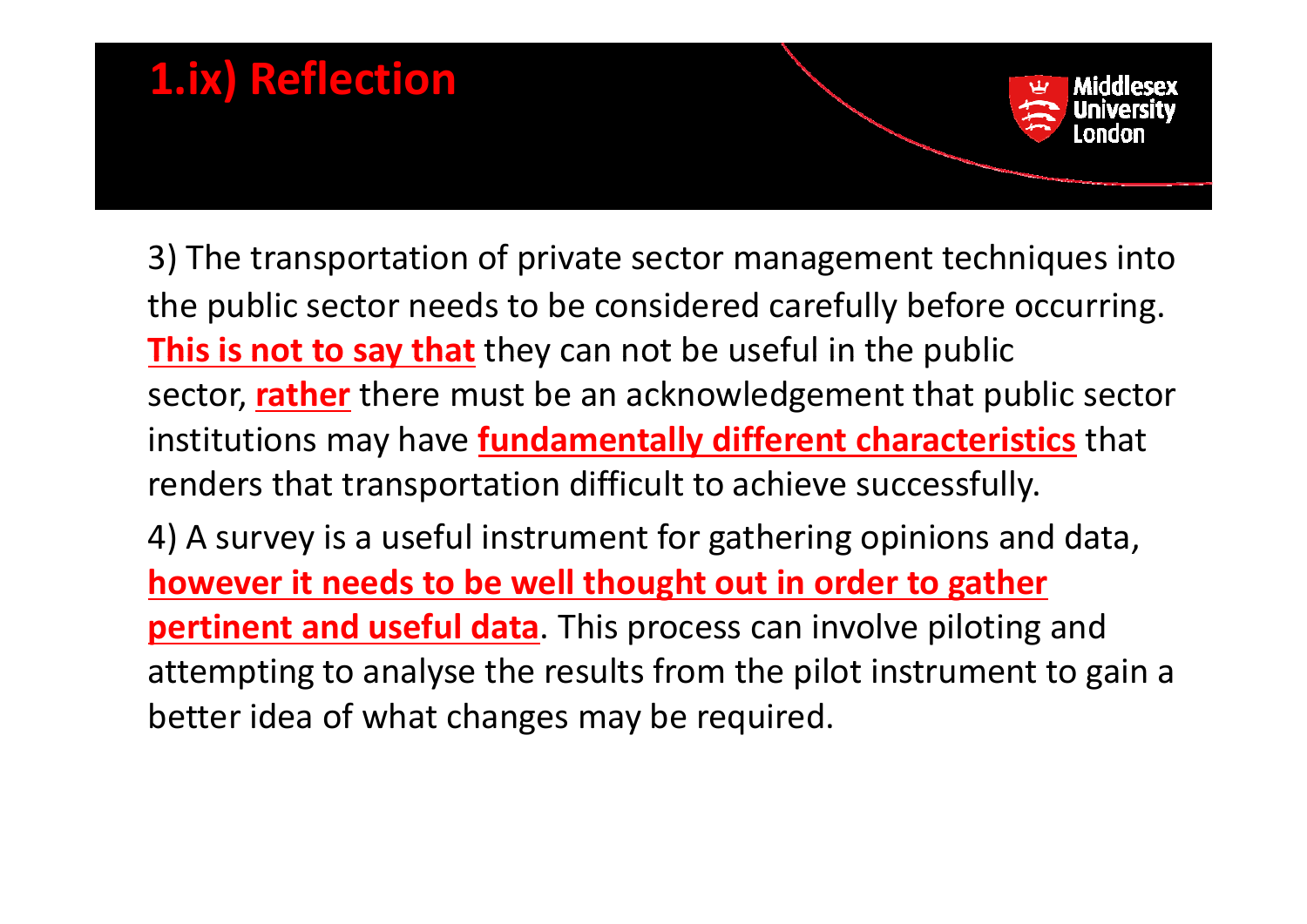# **1.x) Using Sources**

In order to analyse the effectiveness of the current organisational structure, it is necessary to determine what the current organisational structure is. **According to Johnson et al (2005)** organisations tend to adopt <sup>a</sup> mix of different structure types, depending on the particular obstacles and challenges that the organisation is faced with. <u>It is important to recognise that this does not mean</u> that organisations do no have general structures that can be identified. The organisational structure that best describes the Trust is the functional structure. It is <sup>a</sup> structure that groups employees with similar responsibilities and functions together.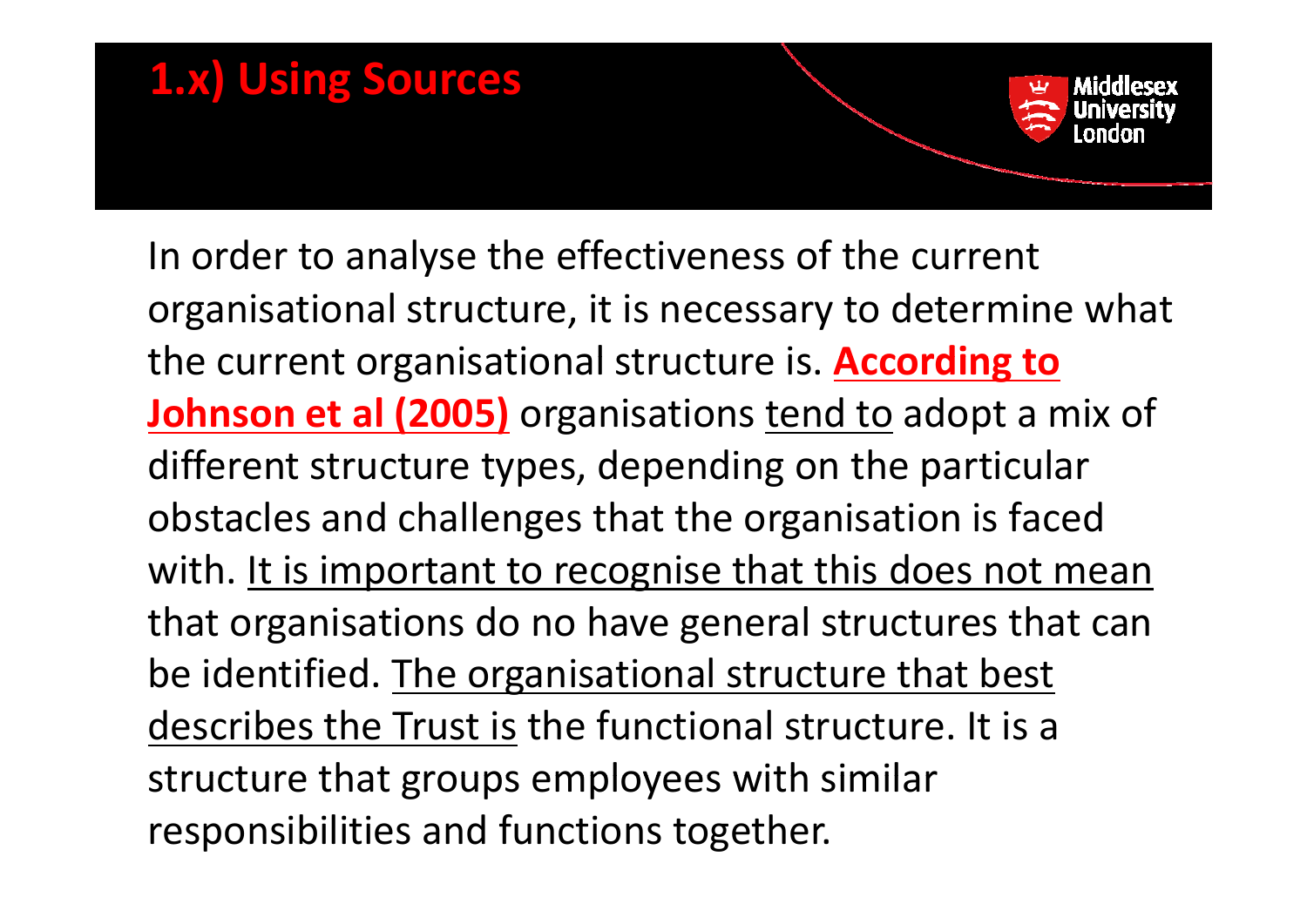### **1.x) Using Sources**

#### **The advantage of this structure according to Johnson et al (2005)** is that <u>it allows for</u> greater control on the part of management <u>while</u> also attempting to cultivate an environment <u>through which</u> knowledge is fostered and shared. **This is <sup>a</sup> view that is rejected by Staniforth (1995) who suggests that** this organisational structure type leads to <sup>a</sup> loss of knowledge. The reality for the Trust is that knowledge does not appear to be getting lost. This is down to different initiatives that have allowed the Trust to reduce their costs while making sure that knowledge is retained and talent managed appropriately. An example of this is provided by their decision to make some permanent staff redundant and sign them on to seasonal contracts (before eventually restoring their permanent posts later).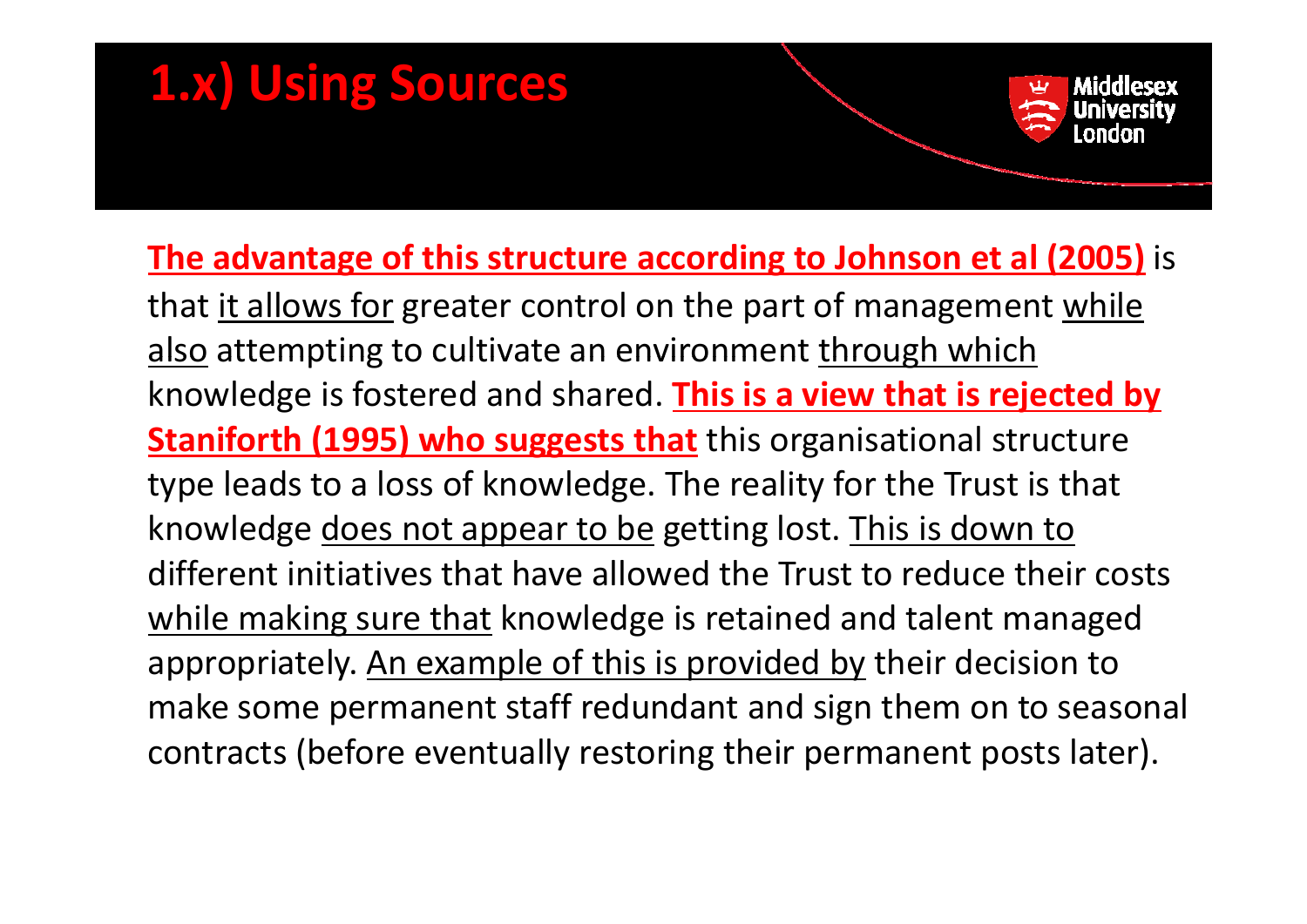### **1.x) Using Sources** Middlesex andan

Having identified the structure, there are <sup>a</sup> range of tests that can be used to determine its effectiveness. **Goold and Campbell (2002) recommend one such test** made up of nine components. **They suggest that** the most important attribute of an organisational structure is that it allows corporate level strategy to work through the people available to achieve organisational goals, while working within <u>whatever constraints are applicable. With this in mind it is clear</u> one of the main problems for the trust is the fact that corporate level strategy is being debated by the very people who need to put out a unified front. This is because some members of the board feel that the Trust should only pursue traditional theatrical activities while others feel that the Trust's decision to branch out into other commercial fields (such as hosting the Snooker Championships) is the correct one. Another problem with the current organisational structure is that it is not one which allows for the organisation to undergo organisational change procedures easily. This is because the structure encourages and allows for the CEO and other members of the trust board to get too involved with day to day business affairs which can allow strategic drift to occur.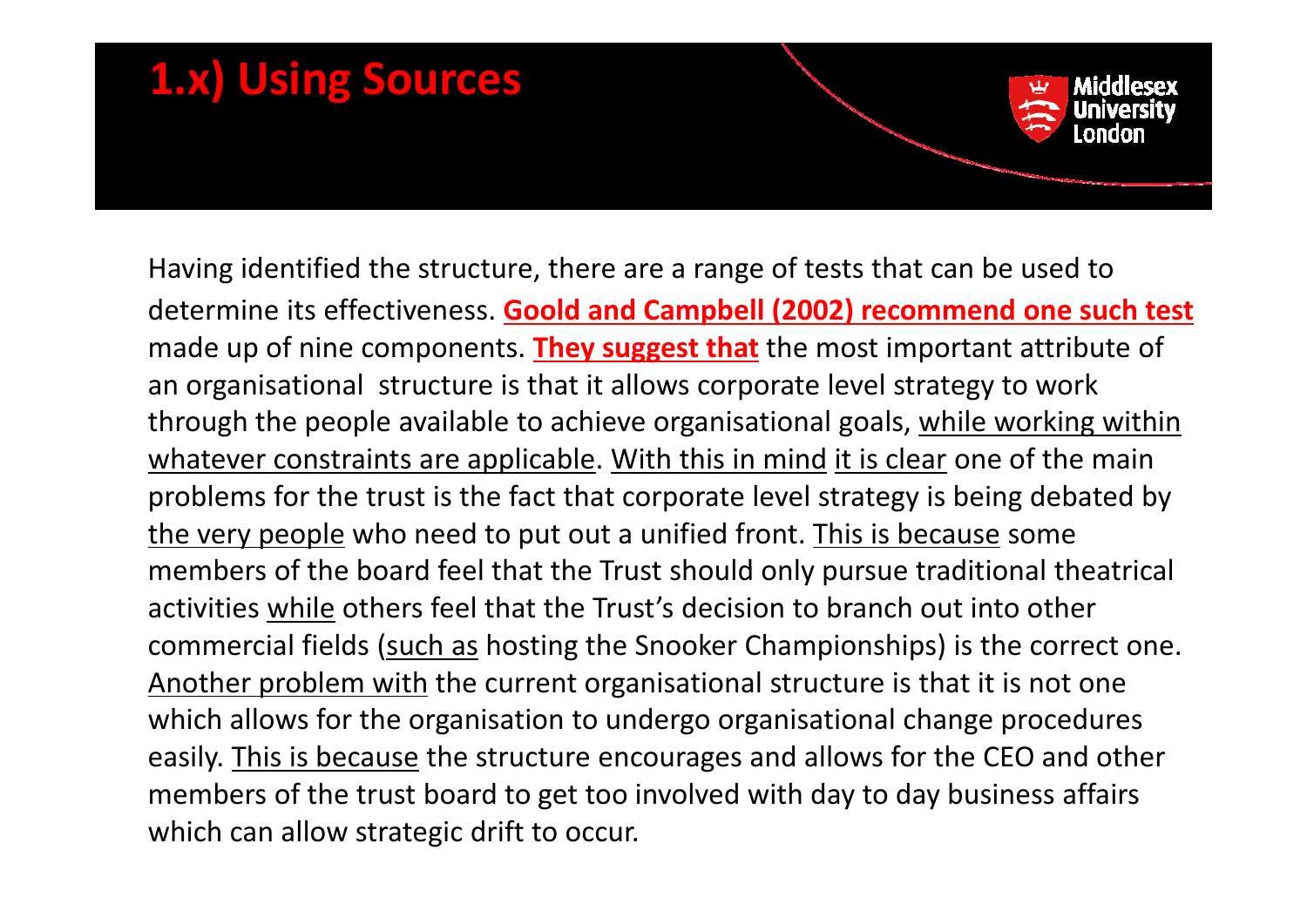### **1.x) Using Sources**

**Rainey (1997) suggests that** while stakeholder analysis is important for most organisations it is even more imperative for non‐profit or similar organisation. <mark>He suggests that</mark> it only through recognising and satisfying key stakeholders that <sup>a</sup> not for profit organisation such as the Trust can be <sup>a</sup> success. Having demonstrated that satisfaction of stakeholders is of great importance, <u>it is important to determine</u> who the key stakeholders are in order to ascertain how best to satisfy them. To do this, *Johnson et al (2005) suggest* a power/interest matrix that can be useful for mapping stakeholders as sell as determining where an organisation would like its various stakeholders to be. Applying the stakeholder mapping to the trust gives <sup>a</sup> result as follows: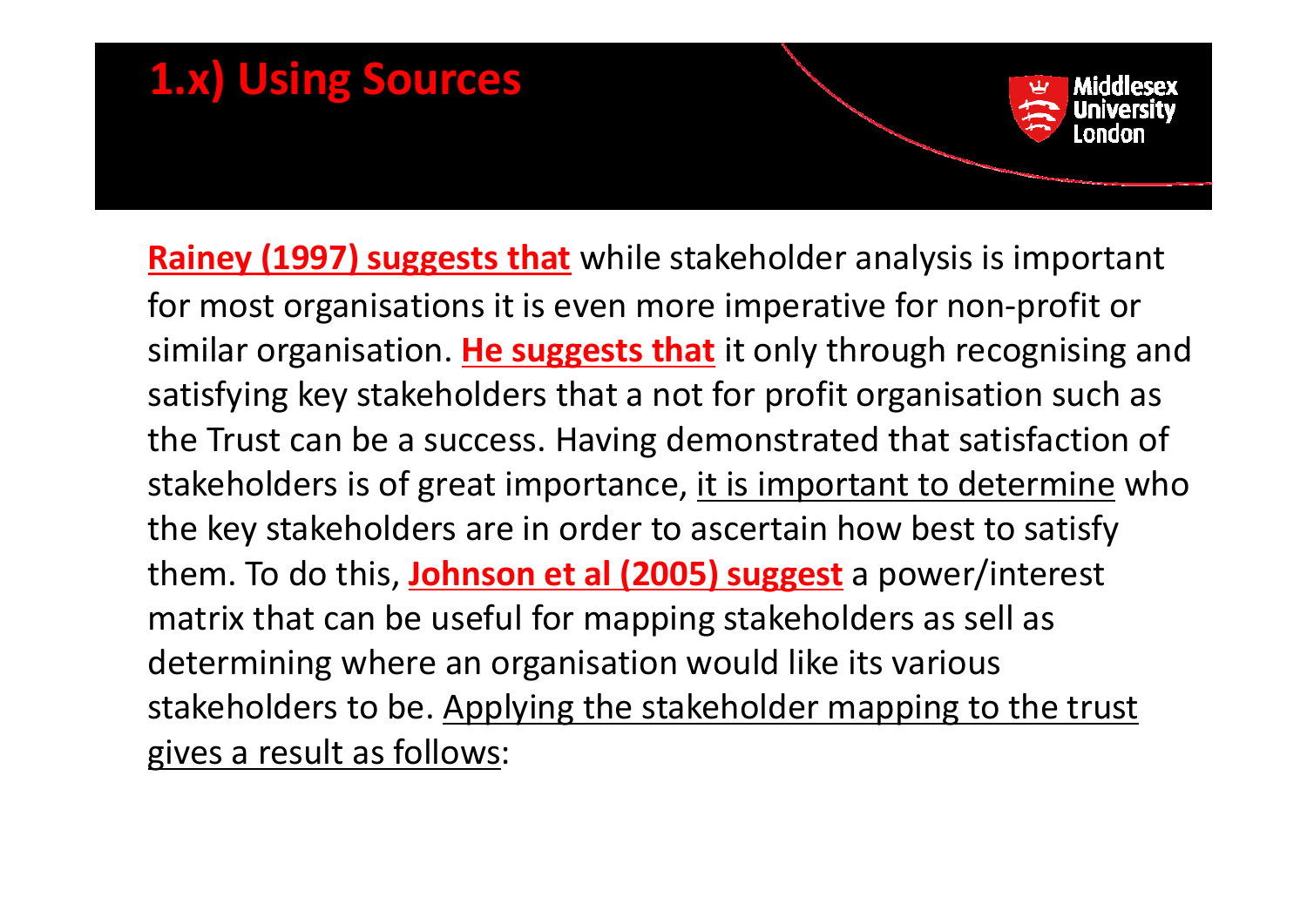### **1.xi) Criteria for Success**



- •
- •Addressing the question set
- •[Choosing <sup>a</sup> real organisation]
- •Discussing its structure
- • Relating the structure to the organisation's goals [what are the organisation's goals?]
- •Discussing its culture
- • Relating that to the organisations goals & structure
- • Discussing any other business functions

Staying on task **• Can the organisation improve in** any of these areas? [**KEY part – MUST BE BASED ON THE ANALYSIS YOU HAVE DONE – MUST BE SELF‐CONTAINED, GROUNDED READER NEEDS NO GROUNDED, PRIOR KNOWLEDGE**]